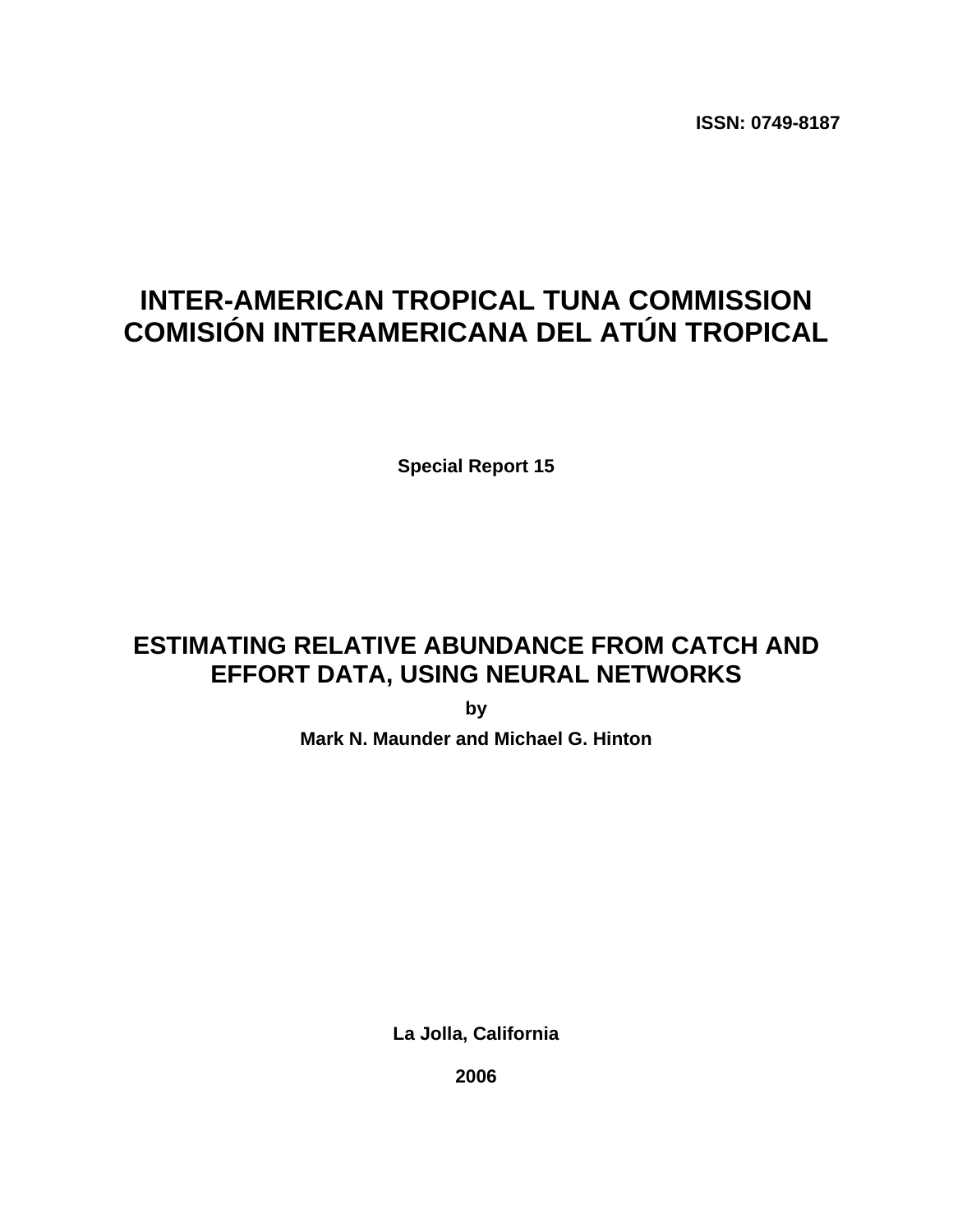The Inter-American Tropical Tuna Commission (IATTC) operates under the authority and direction of a convention originally entered into by Costa Rica and the United States. The convention, which came into force in 1950, is open to adherence by other governments whose nationals fish for tropical tunas in the eastern Pacific Ocean. Under this provision Panama adhered in 1953, Ecuador in 1961, Mexico in 1964, Canada in 1968, Japan in 1970, France and Nicaragua in 1973, Vanuatu in 1990, Venezuela in 1991, El Salvador in 1997, Guatemala in 2000, Peru in 2002, Spain in 2003, and the Republic of Korea in 2005. Canada withdrew from the Commission in 1984.

 Additional information about the IATTC and its publications can be found on the inside back cover of this report.

La Comisión Interamericana del Atún Tropical (CIAT) funciona bajo la autoridad y dirección de una convención establecida originalmente por Costa Rica y los Estados Unidos. La Convención, vigente desde 1950, está abierta a la afiliación de otros gobiernos cuyos ciudadanos pescan atunes en el Océano Pacífico oriental. Bajo esta estipulación, Panamá se afilió en 1953, Ecuador en 1961, México en 1964, Canadá en 1968, Japón en 1970, Francia y Nicaragua en 1973, Vanuatu en 1990, Venezuela en 1991, El Salvador en 1997, Guatemala en 2000, Perú en 2002, España en 2003, y la República de Corea in 2005. Canadá se retiró de la Comisión en 1984.

 En la otra contraportada de este informe se presenta información adicional sobre la CIAT y sus publicaciones.

### **COMMISSIONERS—COMISIONADOS**

### **COSTA RICA GUATEMALA PERÚ**

George Heigold **Ricardo Santacruz Rubí** Rosa Liliana Gómez Asdrubal Vásquez Nuñez Jorge Vértiz Calderón

Luis Torres Navarrete Ryotaro Suzuki Jae-Hak Son

### **EL SALVADOR MÉXICO** Kyu Jin Seok

José Emilio Suadi Hasbun Robert Fletcher

Rafael Centenera Ulecia Edward E. Weissman Fernando Curcio Ruigómez **VANUATU**  Samuel J. Juárez Casado **PANAMÁ** Moses Amos

 Rachid Bouabane-Schmitt Leika Martínez Patrick Brenner George Novey **VENEZUELA**  Delphine Leguerrier and a state of the state of the Alvin Delgado Alvin Delgado Marie-Sophie Dufau-Richet Oscar Lucentini Wozel

### **JAPAN—JAPÓN**

Manuel Calvo Benivides Guillermo Compeán Jiménez Manuel Ferín Oliva Ramón Corral Ávila **USA—EE.UU.**  Sonia Salaverría Michel Dreyfus León Scott Burns

**ESPAÑA—SPAIN** Miguel Angel Marenco Urcuyo Patrick Rose

 María Patricia Díaz Christophe Emelee **FRANCE—FRANCIA** Arnulfo Franco Rodríguez Dimitri Malvirlani

 Alberto Chaverria Valverde Edilberto Ruiz Alvarez Gladys Cárdenas Quintana Luis París Chaverri Erick R. Villagrán Colón Alfonso Miranda Eyzaguirre

## **ECUADOR** Katsuma Hanafusa **REPUBLIC OF KOREA** Boris Kusijanovic Trujillo Masahiro Ishikawa **REPÚBLICA DE COREA**

Yang-Soo Kim

**NICARAGUA** Rodney McInnis

Nancy Tablante

### DIRECTOR

## Robin Allen

HEADQUARTERS AND MAIN LABORATORY—OFICINA Y LABORATORIO PRINCIPAL

8604 La Jolla Shores Drive La Jolla, California 92037-1508, USA [www.iattc.org](http://www.iattc.org/)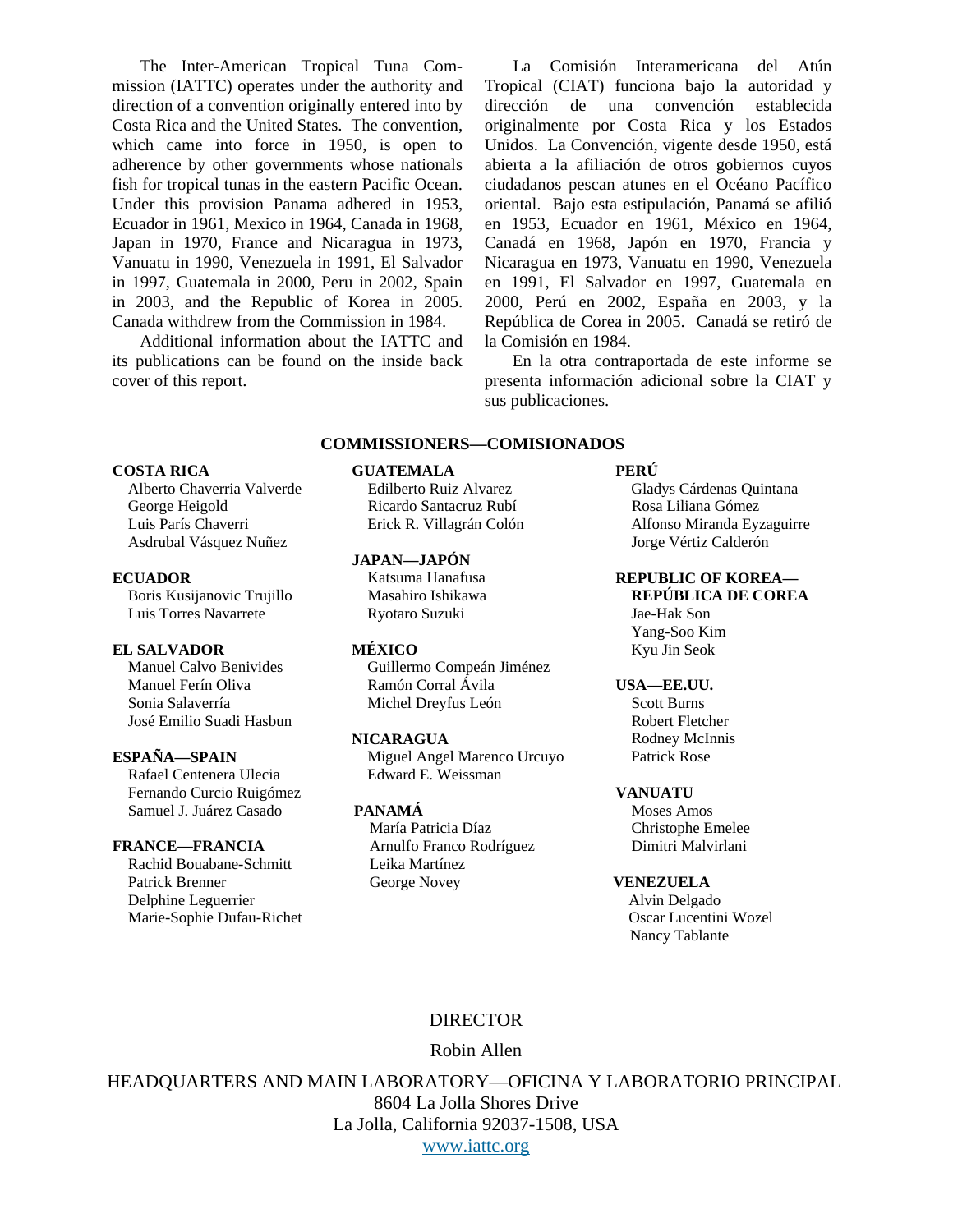# **INTER-AMERICAN TROPICAL TUNA COMMISSION COMISIÓN INTERAMERICANA DEL ATÚN TROPICAL**

**Special Report 15** 

# **ESTIMATING RELATIVE ABUNDANCE FROM CATCH AND EFFORT DATA, USING NEURAL NETWORKS**

**by** 

**Mark N. Maunder and Michael G. Hinton** 

**La Jolla, California** 

**2006**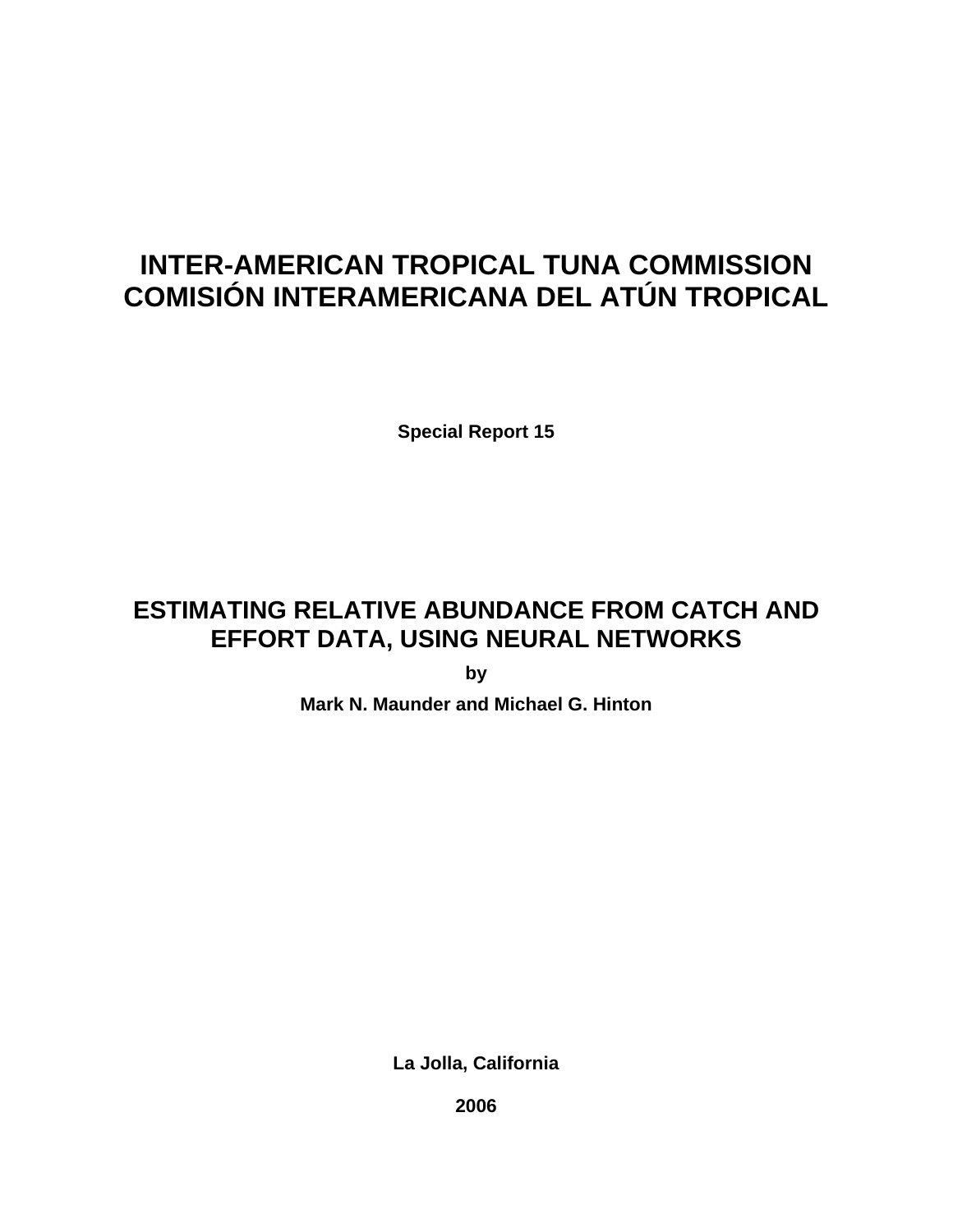## **TABLE OF CONTENTS**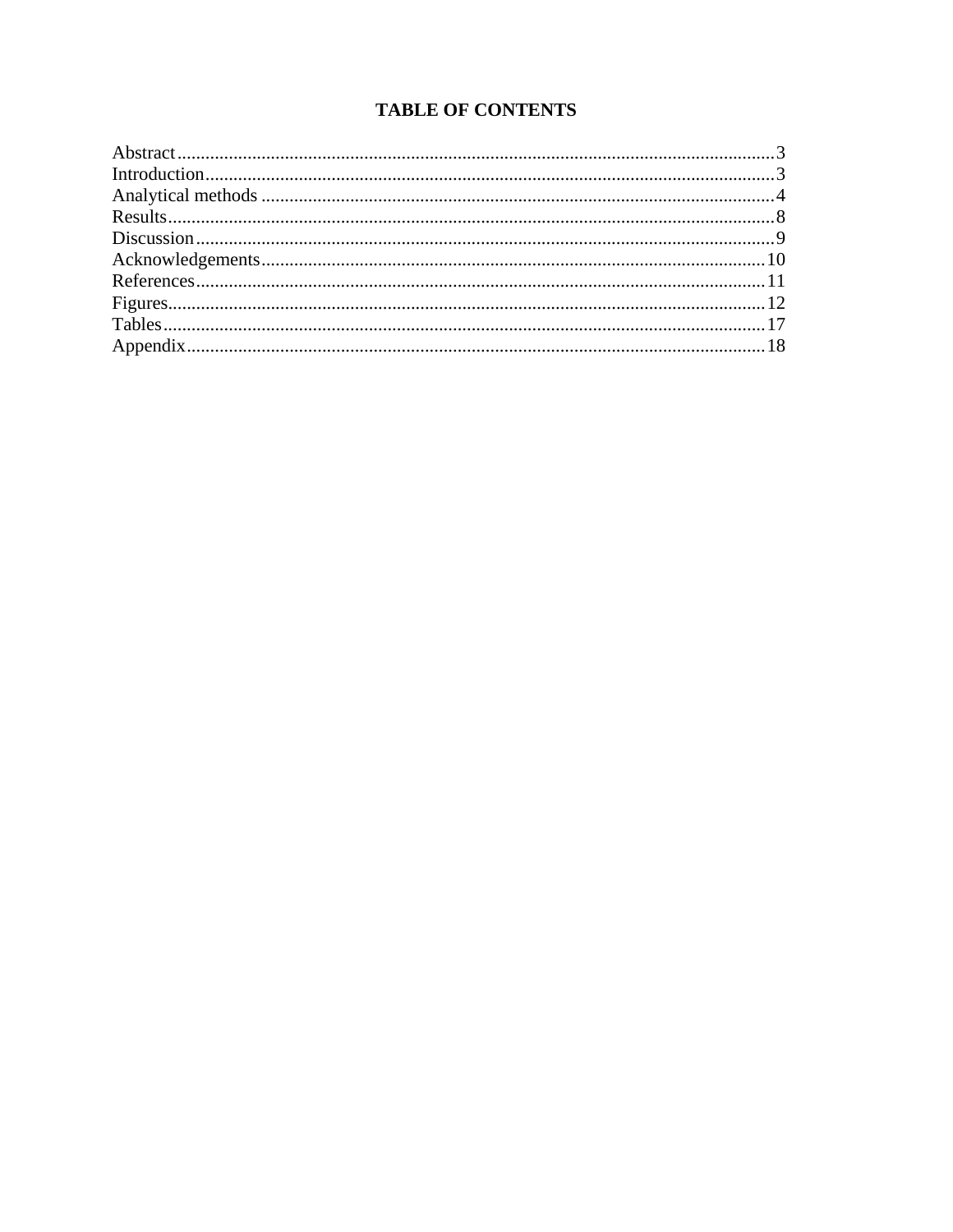## <span id="page-4-0"></span>**ESTIMATING RELATIVE ABUNDANCE FROM CATCH AND EFFORT DATA, US-ING NEURAL NETWORKS**

**by** 

### **Mark N. Maunder and Michael G. Hinton**

## **ABSTRACT**

We develop and test a method to estimate relative abundance from catch and effort data using neural networks. Most stock assessment models use time series of relative abundance as their major source of information on abundance levels. These time series of relative abundance are frequently derived from catch-per-unit-of-effort (CPUE) data, using general linearized models (GLMs). GLMs are used to attempt to remove variation in CPUE that is not related to the abundance of the population. However, GLMs are restricted in the types of relationships between the CPUE and the explanatory variables. An alternative approach is to use structural models based on scientific understanding to develop complex non-linear relationships between CPUE and the explanatory variables. Unfortunately, the scientific understanding required to develop these models may not be available. In contrast to structural models, neural networks uses the data to estimate the structure of the non-linear relationship between CPUE and the explanatory variables. Therefore neural networks may provide a better alternative when the structure of the relationship is uncertain. We use simulated data based on a habitat based-method to test the neural network approach and to compare it to the GLM approach. Cross validation and simulation tests show that the neural network performed better than nominal effort and the GLM approach. However, the improvement over GLMs is not substantial. We applied the neural network model to CPUE data for bigeye tuna (*Thunnus obesus*) in the Pacific Ocean.

### **INTRODUCTION**

Catch per unit of effort (CPUE) from commercial vessels is often the main source of data for stock assessment models. Stock assessment models usually include the assumption that the population abundance is proportional to the CPUE. However, CPUE can vary due to factors other than abundance. These factors include those related to the environment and fishermen's behavior. Often factors related to the environment interact with those related to this behavior. For example, fishers control the depth of tuna longlines to target bigeye tuna, while the depth of the thermocline, which controls the vertical distribution of many species, changes with environmental conditions. Therefore, it is important to standardize CPUE by removing the factors that affect catchability that are not related to abundance.

There are numerous methods that have been used to standardize CPUE (Maunder and Punt, 2004). Standardization with generalized linear models (GLMs) is one of the most commonly used methods. In GLM analysis, which is limited to linear relationships between CPUE and the explanatory variables, the estimated year effect is used as a relative abundance index for input into stock assessment models. Polynomials and interaction terms can be used in GLMs to make the relationship between CPUE and the explanatory variables more flexible, but GLMs are still limited in the relationships they can describe.

An alternative to GLMs are mechanistic models based on our scientific understanding about the relationship between CPUE and the explanatory variables. These models may be complex and nonlinear. One such method that has been used for billfishes and tunas is the habitat-based stan-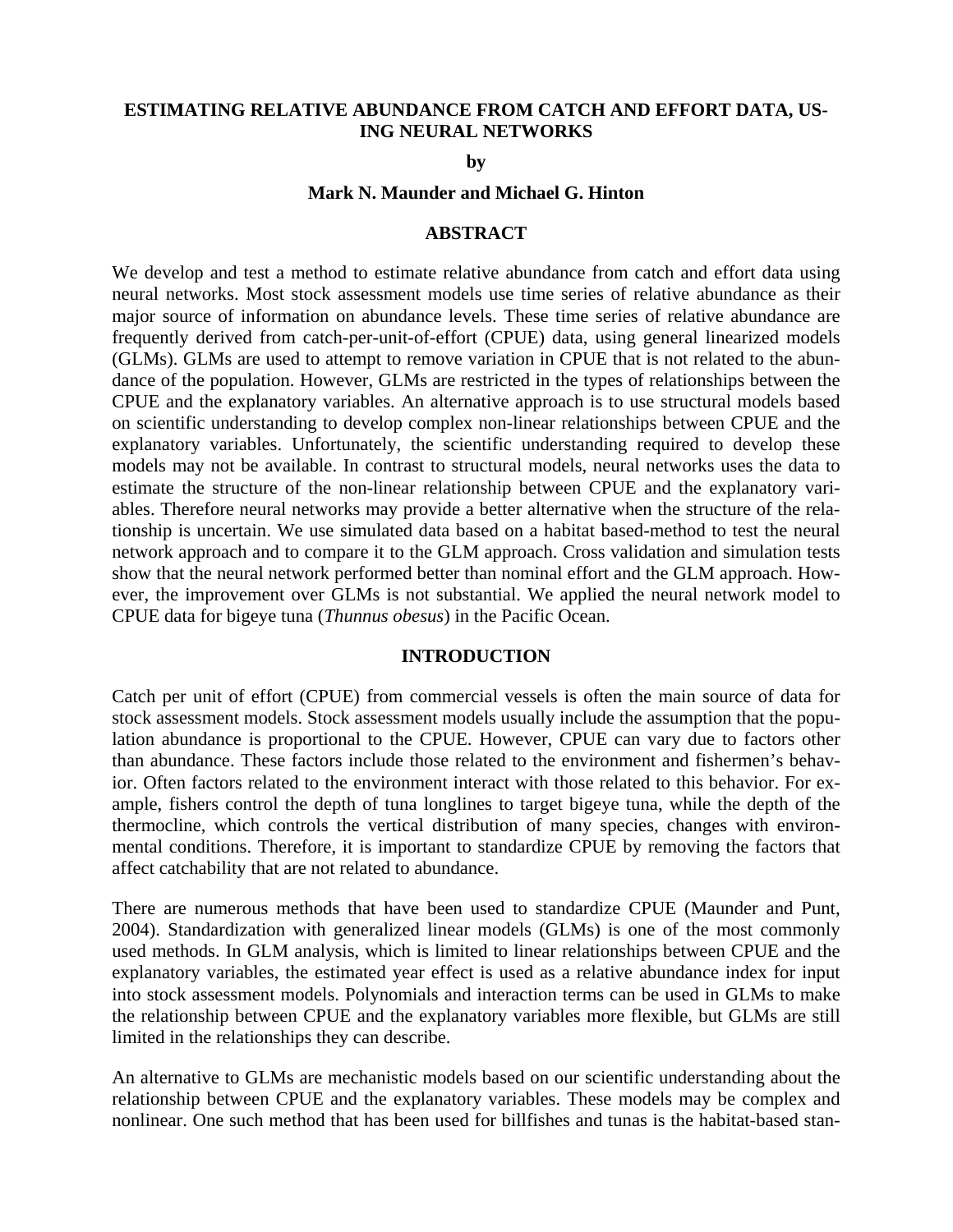<span id="page-5-0"></span>dardization (HBS) method of Hinton and Nakano (1996). The HBS models the location of hooks in the water column, using gear models and the distribution of fish based on oceanographic data and habitat preference data for the species being modeled. Hooks that fish in habitat with a higher preference level are assigned higher effective effort.

GLMs and HBSs are two extremes of the possible methods used to standardize CPUE. The GLM models use little information about the structure of the relationships between CPUE and the explanatory variables, and use statistical methods to estimate parameters of the model. The traditional HBS includes the assumption that the relationships between CPUE and the explanatory variables are known without error, and use the current understanding and data to develop the HBS. A statistical HBS has been developed that allows the parameters of the sub-models used in the HBS to be updated, based on fitting to the observed catch and effort data (Hinton and Maunder 2003). The statistical HBS model also integrates the explanatory variables used in GLMs into the HBS. This is a much better approach because it combines powerful features of both the HBS and GLM models (Maunder *et al.* 2002).

One limitation of the statistical HBS is that the structural form of the HBS is fixed, based on scientific understanding. Often this understanding is based on other species or on the same species in different oceans. It is possible that the structure of the HBS model is incorrect, and may cause bias in the estimated year effects that are used in stock assessment models. Therefore, it would be beneficial to develop a model that has a flexible structure that can be estimated from the data.

A neural network allows a very flexible structure to the relationship between dependent and independent variables, and the data are used to estimate the relationship. Neural networks can be viewed as black boxes that take in explanatory variables and produce predictions, but do not provide the ability to easily interpret the relationship between them. If the year effect is all that is desired from the analysis, then as long as the neural network provides good estimates of the year effect, neural networks could be used to standardized CPUE data. Unfortunately, because of the difficulty of interpreting the explanatory variables, a standard neural network that takes the year as an input variable cannot be used. Therefore, the neural network must be modified to include a year effect.

We develop a method based on integrating a neural network with GLM-type categorical variables to standardize CPUE data. The year effect is included as a categorical variable, and can be used as an index of relative abundance. We use cross validation to determine the best neural network for the application. We test the neural network with simulated data based on the habitat model, and compare the results to a GLM. We apply this method to CPUE data for bigeye tuna in the Pacific Ocean.

## **ANALYTICAL METHODS**

The method we describe is based on predicting the catch given the known level of fishing effort and choosing the values of the parameters of the model that produce predictions that are closest to the observed catch. Therefore, we must define a model that predicts catch and a measure of how close the predictions match the observations. A non-linear function optimizer is used to find those values of the parameters of the model that make the best predictions.

The model used to predict catch is divided into several components: the year effect, *I*; overall catchability, *q*; effort, *E*; continuous or discrete ordered explanatory variables, *x*; and categorical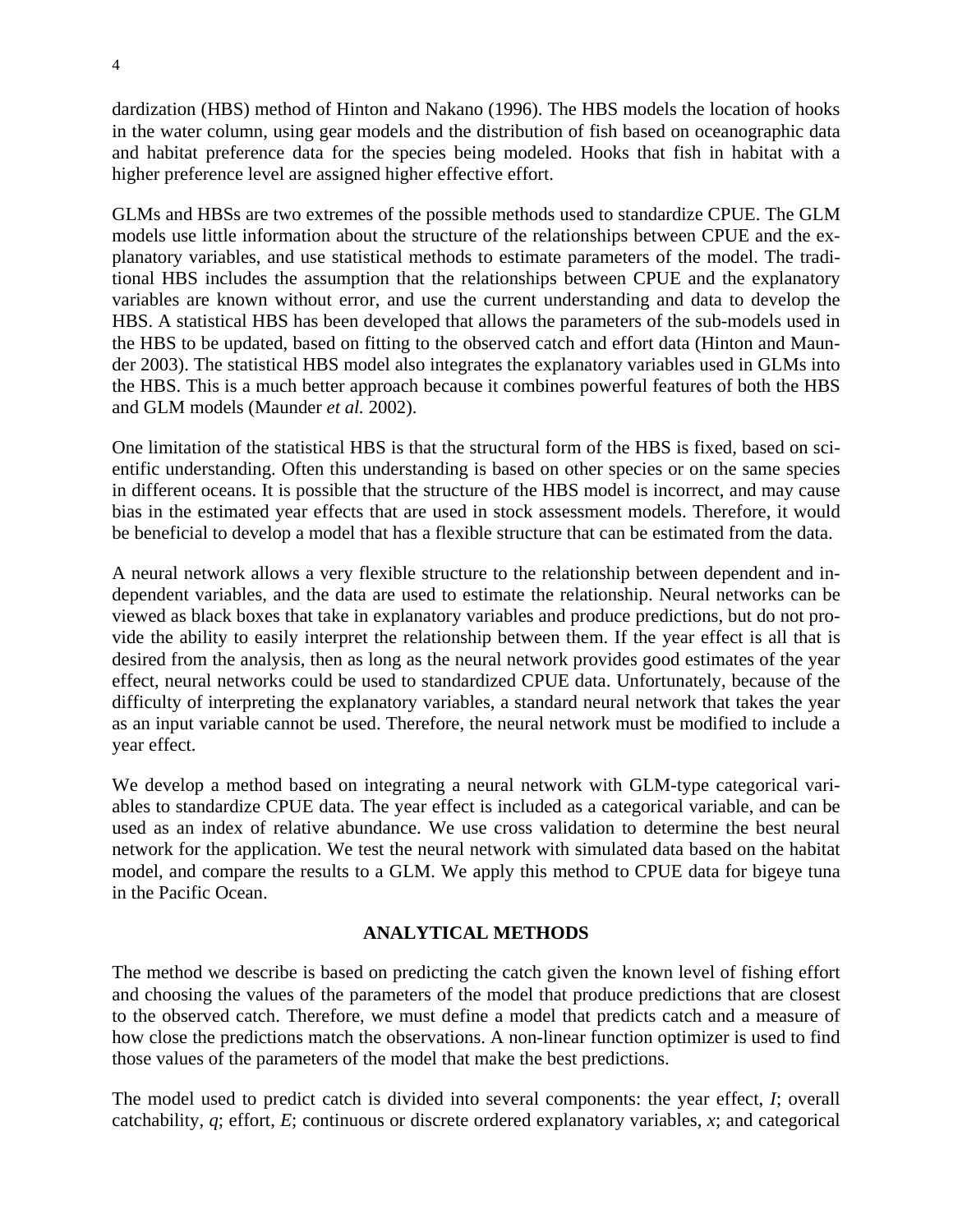explanatory variables, *p*. The year effect is of interest to stock assessment scientists because it is used to represent the relative annual abundance of the population when doing stock assessments. The goal of the standardization process is to remove effects on CPUE that are not related to the abundance of the population, which is achieved through explanation of variance by the categorical variables and the neural network components. The methods can be viewed as integrating a GLM with a neural network.

The neural network component is used to include continuous variables or ordered discrete variables into the analysis. For example, continuous variables could include depth of the thermocline, sea-surface temperature, or vessel size; ordered discrete variables could include month or the number of hooks between floats for a longline. The neural network component is implemented, using a general equation to combine the explanatory variables. It has been shown that a single hidden layer in a neural network model can be used to approximate a variety of conditions (Funahashi 1989). We follow the general method of Chen and Ware (1999), which sums the weighted values of the explanatory variables, adds a bias term, and then passes them through a logistic function, with the logistic function serving as the neuron in the hidden layer. In our model (Figure 1) we simplify the network by having only a single hidden layer:

$$
y_m = \phi_o \left\{ \beta_o + \sum_j w_j \phi_h \left( \beta_j + \sum_i w_{j,i} x_{i,m} \right) \right\}
$$

where  $y_m$  is the output signal (dependent variable) at observation *m*;  $\phi$  is the activation function [in our model logistic functions:  $\phi(x) = (1 + \exp(-x))^{-1}$ ] for the output layer;  $\beta$ <sub>o</sub> is the bias for the output layer;  $w_{j,i}$  is the weight between input signal *i* and hidden neuron *j*;  $\phi_h$  is the activation function for the hidden layer;  $\beta$  *j* is the bias for hidden neuron *j*; *w<sub>j</sub>* is the weight of neuron *j*; and  $x_{i,m}$  is the input signal (independent variable) *i* at observation *m*.

In this model, the neurons in the hidden layer are summed, a bias term is added, and then the sum is passed through a logistic function in the output layer. A single output layer represents the neural network contribution to the predicted catch. The number of neurons in the hidden layer determines the flexibility of the network, *i.e.* how well the model expresses the data, and can be modified to optimize performance of the model.

While it is normal to include explanatory variables in neural networks, and year may be included as an explanatory variable, it is not normal to obtain estimates of individual effects, *i.e.* parameter estimates, from networks, because the variables of interest generally have multiple significant interactions with other variables in the models, yet the estimate of the year effect is required as an index of relative abundance. To overcome this problem, we include the year effect as a separate set of categorical variables. Note that, in general, to prevent confounding of the categorical variables, in each variable the value in one category must be set to one. Predicted catch  $(\hat{C}_m)$  is equal to the product of the catchability standardized by the neural network, the overall catchability, the year effect and the effort:  $\hat{C}_m = qI_t y_m E_m$ , where *q* is the overall catchability,  $I_t$  is the year effect for year *t*,  $y_m$  is the neural network contribution to catchability for observation *m*, and  $E_m$  is the effort for observation *m*.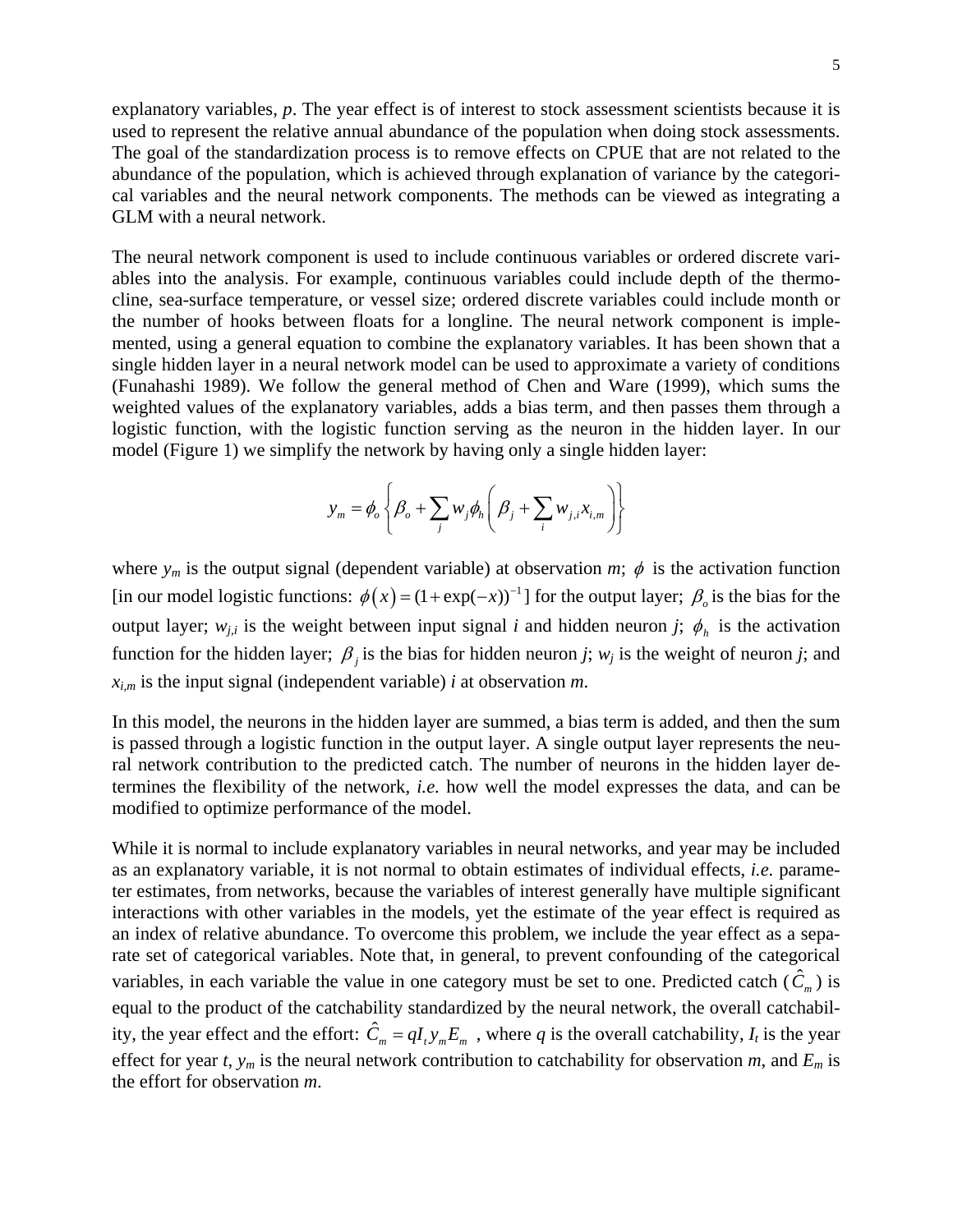The neural network is not appropriate for explanatory variables that do not have a numerical order (many categorical variables, *e.g.* vessel). Therefore, using the method of Maunder (2001), we add additional terms for categorical explanatory variables that do not have a numerical order. Categorical explanatory variables that do have a numerical order (*e.g*. month) can either be added in this manner or included in the neural network component.

$$
\hat{C}_m = qI_t y_m E_m p_a p_{b...} p_n
$$

where  $p_a$  represents the effect when the categorical variable *A* for observation *m* is in category *a*.

The type of interaction terms used in GLMs are incorporated in the neural network for ordered variables. Interaction terms with categorical variables can be implemented by having a different set of parameters for the neural network for each category of the categorical variable.

We use the likelihood function as a measure of how well the predicted catch from the neural network fits the observed catch. Since the level of catch differs significantly from observation to observation, a lognormal likelihood function which has a constant standard deviation is an appropriate choice. We also add a constant to the observed and predicted catch to avoid computational problems. The negative log-likelihood is minimized by simultaneously estimating the parameters of the neural network ( $w_i$ ,  $w_{i,i}$ ,  $\beta_o$ ,  $\beta_i$ ), the year effects (*I*), categorical variables (*p*), and the overall catchability (*q*). The likelihood equation is simplified in this case, because we are not estimating uncertainty or using the likelihood function for hypothesis testing. We use the function minimizer based on automatic differentiation in the AD Model Builder software package (Otter Research; http://otter-rsch.com/admodel.htm) to minimize the negative log-likelihood (ignoring constants):

$$
-\ln L\big(data \mid parameters\big) = \Big[\ln\big(C+1\big)-\ln\Big(\hat{C}+1\Big)\Big]^2
$$

### *Cross validation*

There is the requirement to determine the number of neurons in the hidden layer. The objective of the analysis is to estimate the year effect. Therefore, it is not desirable to include a large number of parameters (neurons) so that the explanatory variables explain the year effect, but also it is not desirable to have two few parameters so that the year effect is influenced by factors other than the abundance. We use cross validation to determine how many neurons to include in the hidden layer. We randomly select 10 percent of the data as a test data set, and then fit the model to the remaining 90 percent of the data to obtain parameter estimates. These levels are consistent with levels for training sets and validation sets recommended by Amari *et al*. (1997) for the number of parameters and data sets used. We then use the parameter estimates to predict the catches for the test data set. We repeat this procedure for different numbers of neurons in the hidden layer. The model that gives the best prediction of the test data set, as determined by the negative log likelihood criteria, is selected as the best model. We note that cross validation can also be used to compare the results obtained from the neural network to results obtained from those obtained using more traditional methods, such as nominal effort and GLMs.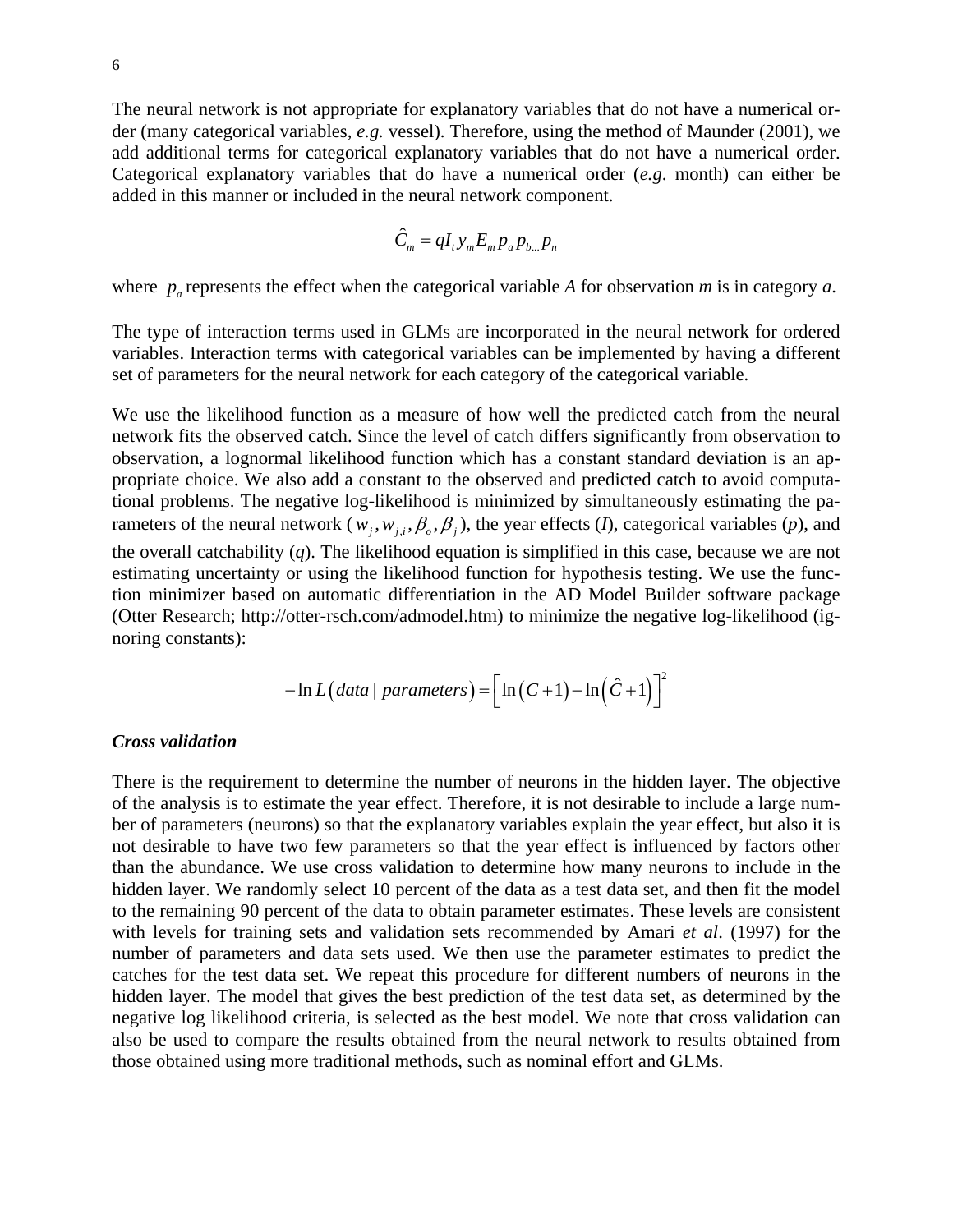### *Starting values*

The likelihood surface of the neural network often has multiple local optima. These local optima usually have similar prediction ability; however it is useful to investigate the different local minima to ensure that the analysis has not converged on a poor predictor. Therefore, it is important to investigate the estimates of the year effect with different random starting values for the neural network.

## *Simulation tests*

We develop a simulation model based on the habitat model of Hinton and Nakano (1996). The model equations are given in the Appendix, and the following is a general description of the simulation. The fish are given a different preference level for each of 10 habitat strata, which are defined by depth. The fishing gear fishes at different depths, and the average depth fished has a trend toward greater depths over time. The depths are divided into 18 discrete categories to correspond to hooks per basket (HBP) used in tuna longlines (Hinton and Nakano 1996). The habitat strata change over time, based on a biased random walk, so that there is temporal correlation in the habitat. The population size also changes over time, based on a biased random walk with a declining trend. The data simulated are the catch, the month (the categorical variable), the depths of the 10 habitat strata, and the depth of each piece of fishing effort as one of the 18 categories. Ten observations are generated for each month, totaling 2400 data points.

We fit three models to the simulated data to estimate the year effect, (1) nominal effort, (2) GLM, and (3) neural network . The nominal effort model is implemented by simply estimating a year effect as a categorical variable. The GLM model is implemented by estimating a year effect while including month and depth of the fishing gear (18 categories) as categorical variables and the 10 depths of the habitat strata as 10 continuous quadratic variables. No interaction terms are used in the GLM, and all continuous variables are included in the analysis at the same time. The neural network is implemented with the depth of the fishing gear and the 10 depths of the habitat strata as variables of the neural network component and month as a categorical variable. For the neural network, we investigate the appropriate number of nodes in the hidden layer (3, 4, or 5) to use in the analysis.

The year effect from each of the models is normalized by the average, and then compared to the true year effect, which is also normalized. This is repeated 100 times. The median relative error, median absolute relative error, and median cross-validation scores are presented.

### *Application*

We use the neural network to standardize CPUE and estimate the year effect for bigeye tuna in the Pacific Ocean from longline data in the area 20°S to 20°N and 140°E to 180°E. The catch (number of fish) and effort (number of hooks) data is summarized into 5° latitude by 5° longitude by month by HPB strata. A total of 23,870 records from 1975 to 2000 are used. The explanatory variables used are HPB, month, and temperature at depths of 40, 120, 200, 280, 360, and 440 meters. The objective function is weighted by  $ln(E_m)^2$ , which is equivalent to weighting the standard deviation by  $ln(E_m)^{-1}$ . We used the logarithm to reduce the influence of strata with extremely large effort (outliers). In the neural network application, month is used as a categorical variable, and HPB and depths are included in the neural network component. For the GLM ap-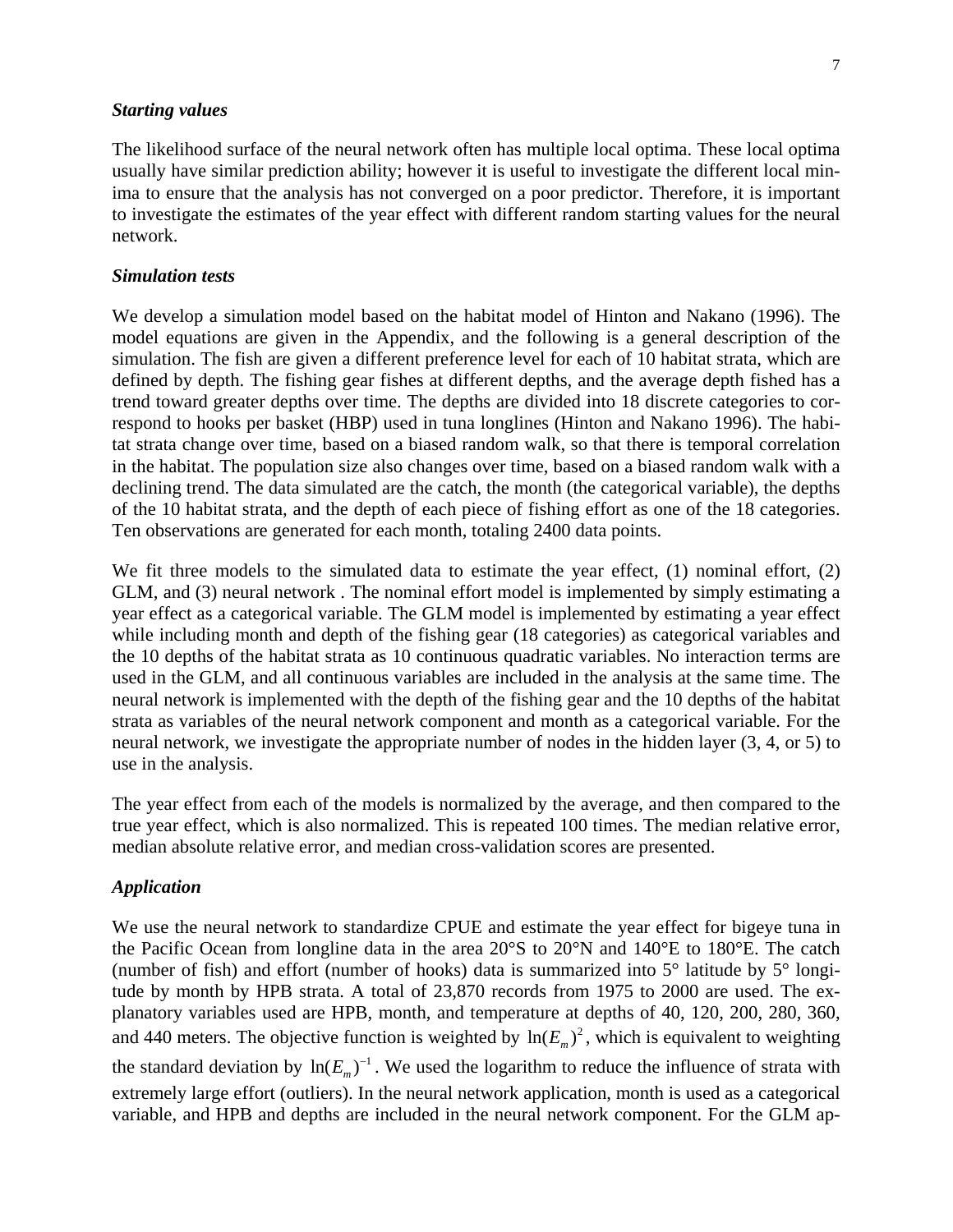<span id="page-9-0"></span>plication, month and HPB are used as categorical variables, and the depths are included as quadratics. For each neural network investigated (3, 4, and 5 hidden neurons) 5 different sets of starting values are used, and then the results for both the year effect and the cross validation score are averaged.

## **RESULTS**

## *Simulations*

The results are presented as medians, since for a few of the simulated data sets the neural network performed very poorly, inflating the mean (Table 1).

The estimated year effect from the nominal effort shows a significant bias, with a trend from negative bias in the early years to positive bias in the later years (Figure 2). This trend is due to the increasing depth of the fishing gear into habitat that has a greater abundance of fish over time. Therefore, using nominal effort would give the appearance of a population that is in a healthier state than is really the case (*e.g.* see Figure 3). The error in the estimate of the year effect from the nominal effort model is high for all years (Figure 4).

Both the GLM and neural network models do much better at estimating the year effect, with lower errors in the estimate of the year effect for all years (Figures 2 and 4). However, there is still a tendency to underestimate the year effect in the early years and overestimate it in the later years. The neural network does slightly better than the GLM method for all years (Figure 4). The neural network also produced smaller cross-validation scores (Table 1). The GLM performed better as more variables were included. It is interesting to note that including the continuous variables as quadratics substantially decreased the cross-validation score, but only slightly reduced the error in the estimate of the year effect (Table 1).

The neural network with three hidden neurons produced, on average, less error in the estimate of the year effect and lower cross-validation scores (Table 1). However, the neural network with four neurons produced a lower cross validation score 58 percent of the time. Using the crossvalidation score to choose the number of neurons would choose three and four neurons about the same number of times. However, using the error in the estimated year effect, the neural network with three neurons would be chosen substantially more often. In fact, the cross-validation score would choose only the number of neurons (three, four or five) that gave the lowest error in estimated year effect 41 percent of the time.

When different random starting values were used with the neural network for one of the simulated data sets, the estimated year effect differed among the starting values (Figure 5). Starting values that gave lower cross validation scores in general gave less error in the estimates of the year effect (Figure 6).

## *Application*

The cross-validation scores are improved for all models compared to the nominal effort (Table 3). The cross-validation scores for the GLM method are improved with the inclusion of the categorical variables and the continuous variables. The cross-validation scores suggest that a neural network with four hidden neurons is the optimal neural network, and is better than the GLM.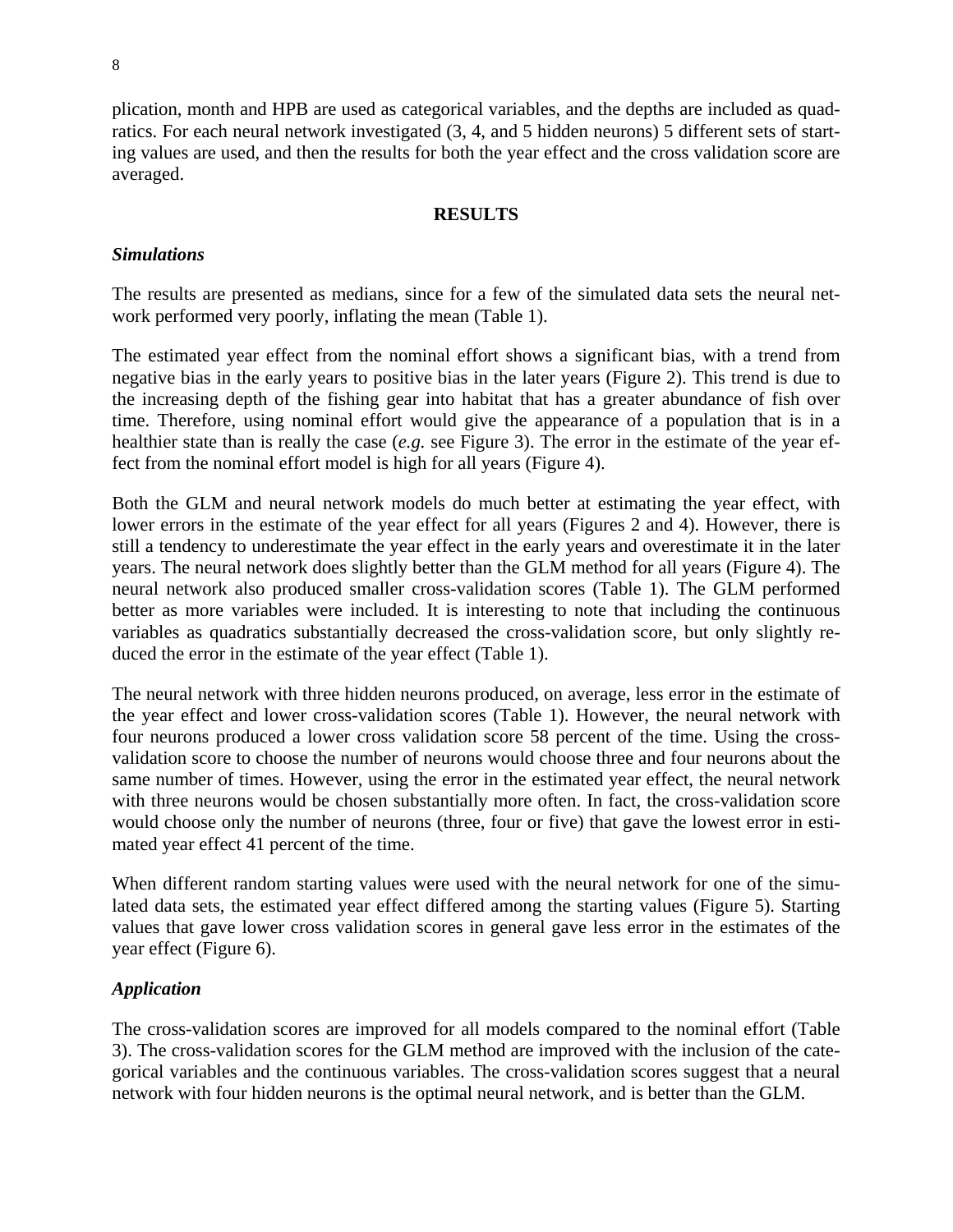<span id="page-10-0"></span>There is only a moderate difference in the year effect among all of the models (Figure 7). The biggest change from the nominal data is for the GLM that does not include the temperature data as continuous variables. This model estimates a greater decline in abundance than the other models. It is interesting to note that once the temperature data are included in the GLM the year effect moves back to being similar to the year effect from the nominal data. This suggests that the depth of the longline is not sufficient by itself, and that the environment that the longline is fishing in should also be considered.

The cross-validation scores differed enough among different starting values that some of the runs for the models with either three or five hidden neurons had lower cross-validation scores than some of the runs with four hidden neurons. However, the cross validation score from the GLM was never lower than the runs with four hidden neurons. The year effects from the different starting values were essentially identical, as were the year effects from the models with three, four, and five hidden neurons.

### **DISCUSSION**

We have developed a neural network for standardizing CPUE data. This method works well at estimating the year effect, which can be used in stock assessment models. The neural network model was shown to perform better at estimating the year effect than nominal effort and a simple GLM model. We used cross validation as a method to choose the optimal neural network. Cross validation was shown to perform well at choosing a model with low average absolute relative error in the year effect, but did not always choose the model with the least error.

The performance of the neural network was not a substantial improvement over the simple GLM. Other formulations of the GLM (*e.g.* optimization by discarding some variables, including cubics or interaction terms) may have performed as well as the neural network. Wilson and Recknagel (2001) also found that the difference between multiple linear regression and a neural network was small for estimating algal abundance in freshwater lakes. However, the neural network shows promise, and simulations with different types of complex nonlinear relationships may indicate that, in some situations, the performance of the neural network is substantially better than a GLM. Modifications to the neural network, including additional hidden layers, constrained training, or different likelihood functions, may increase its performance.

One problem with the neural network model is that different estimates of the year effect can be obtained from different starting values. We have shown that starting values that give lower crossvalidation scores also generally give less average absolute relative error in the year effect. Therefore, it is important that multiple starting values are used and that the estimates from those that give the least cross-validation score are used. It is also important to use multiple starting values when using cross validation to choose the number of neurons to use. Some form of model weighting based on the cross-validation scores may be a sensible way to combine results from multiple starting values, for example bagging (Wilson and Recknagel 2001).

The cross-validation test appears to be a reasonable method for selecting a model that has relatively low error. However, it may not always select the model with the least error. It is also possible that various randomly chosen training and test data sets will produce different results. It is also possible that choosing a different percentage of the data as a test set would also produce different results and high variance in predictions obtained from fitted models. Thus, it is important to determine how much of any data set should be devoted to training and how much to cross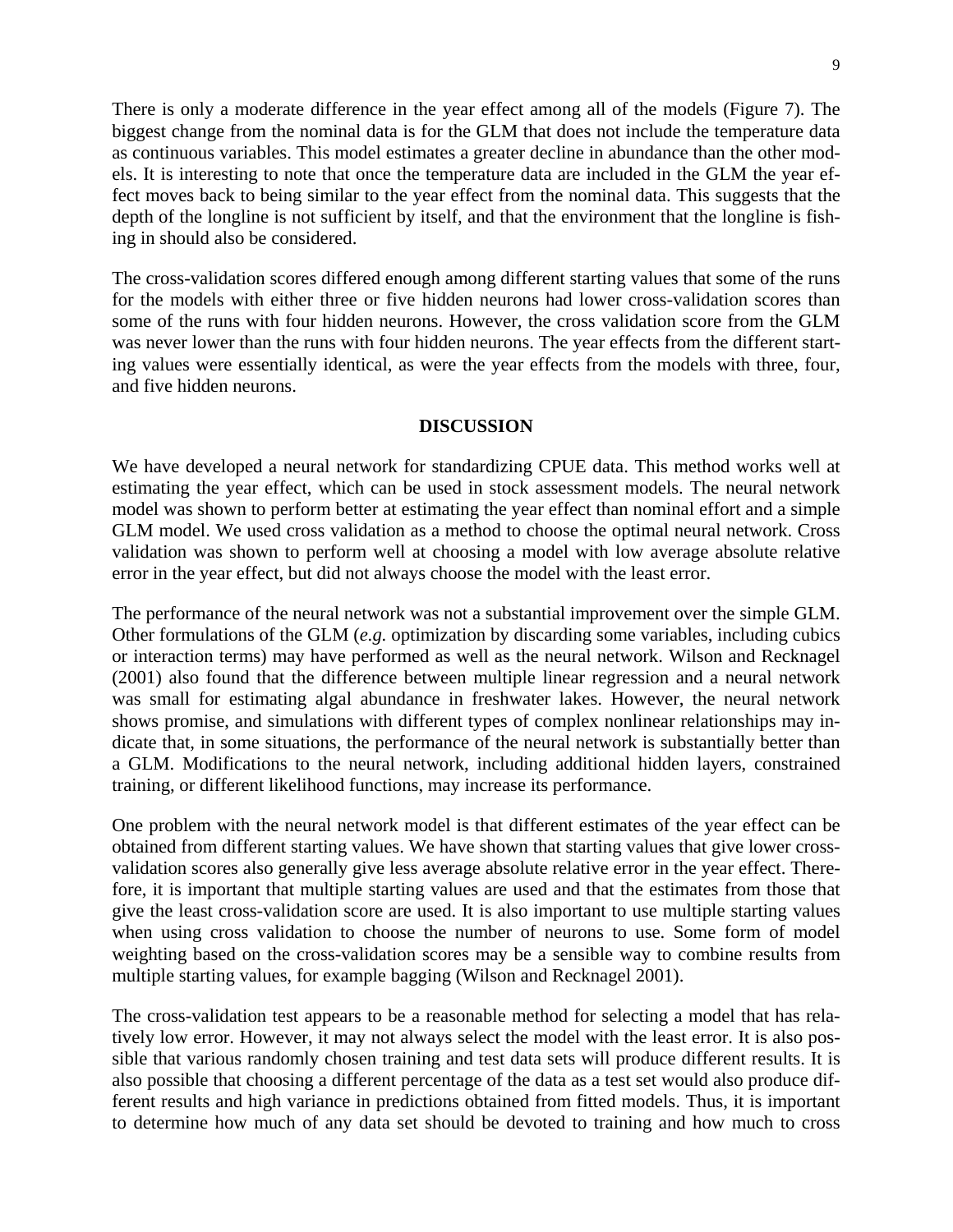<span id="page-11-0"></span>validation (Arami *et al*. 1997). If the neural network is used to predict observations that are underrepresented by the training data set, the method may not perform well. Therefore, for some applications, it is important to conduct tests that use groups of data (*e.g*. use all the data for a single year as the test data set), rather than using a random selection from all the data (Hilbert and Ostendorf, 2001). Note that our application is not used to predict observations that have yet to be recorded, and therefore a randomly selected test data set is appropriate.

The method we present is a black box for the neural network component. We did not attempt to determine which continuous variables had the most influence on the year effect. However, it is possible to some extent to investigate this influence. For example, Jeong *et al*. (2001) changed input values by  $\pm 1$  standard deviation and  $\pm 2$  standard deviations to determine the influence of each variable, and Reyjol *et al*. (2001) used a method based on the response of the partial derivative.

Other applications using neural networks are also applicable to fisheries research. Chen and Ware (1999) developed a neural network to predict recruitment of herring from several different explanatory variables. Neural networks could be used in place of population dynamics models to predict the abundance or catch in the next year. This method, termed recurrent neural networks, uses the predicted abundance in year *t* - 1 as an input in the model for year *t*. For example, Jeong *et al*. (2001) used neural networks to model the time series of phytoplankton abundance. Constrained training, where the results of the neural network are penalized by the predictions of a structural model (Scardi 2001) may be a way to combine neural networks with other models. The special issue of Ecological Modeling (Volume 146, issue 1-3) contains several other applications to ecological modeling.

## **ACKNOWLEDGEMENTS**

Keith Bigelow provided the bigeye tuna data. Din Chen, M. Shiham Adam, and two anonymous reviewers provided comments on the manuscript.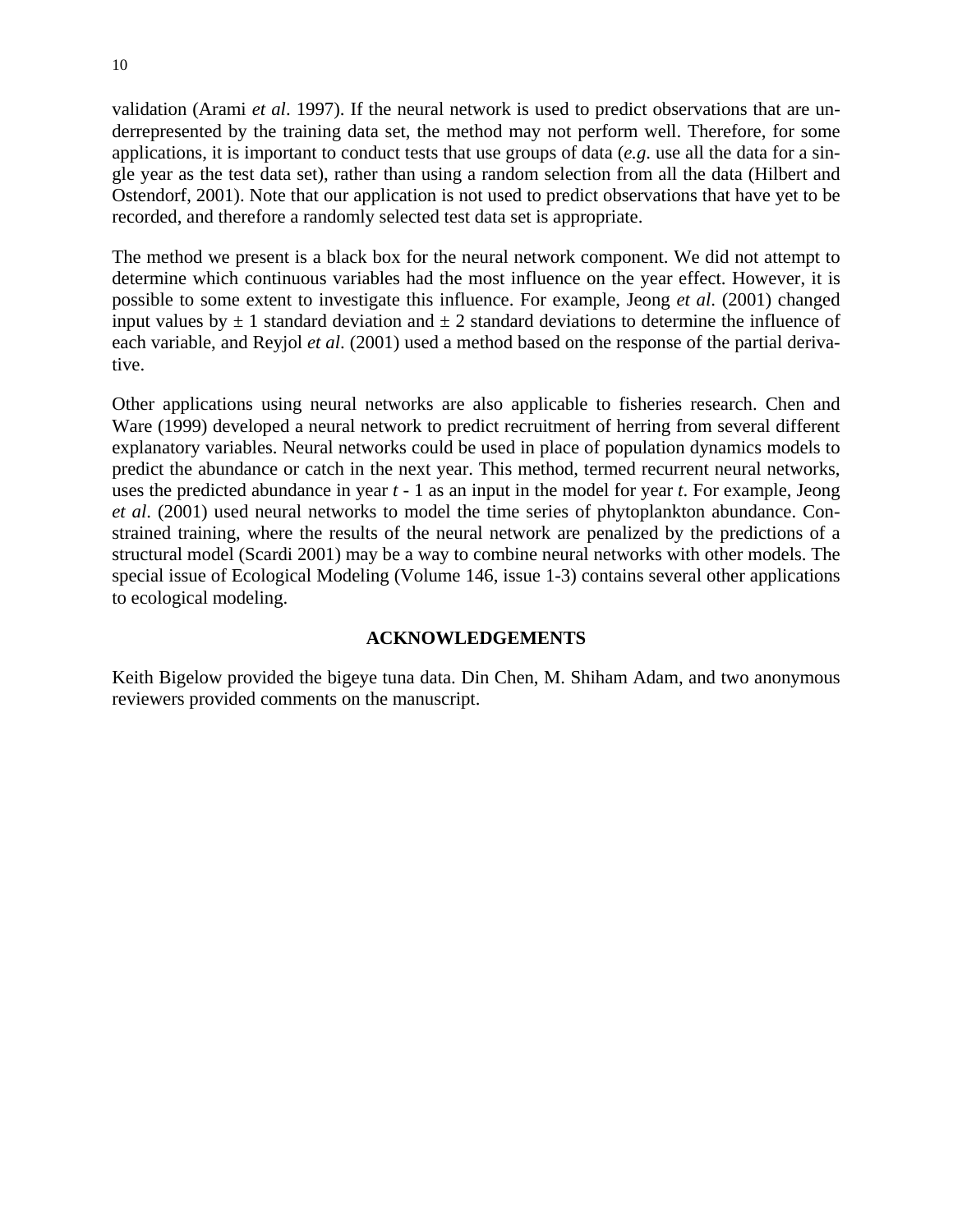### **REFERENCES**

- <span id="page-12-0"></span>Amari, S., Murata, N., Müller, K.R., Finke, M., and Yang, H.H. 1997. Asymptotic statistical theory of overtraining and cross-validation. IEEE Trans. Neural Net. **8**: 985-996.
- Chen, D.G. and Ware, D.M. 1999. A neural network model for forecasting fish stock recruitment. Can. J. Fish. Aquat. Sci. **56**: 2385-2396.
- Funahashi, K. 1989. On the approximate realization of continuous mapping by neural networks. Neural Net. **2**: 183-332.
- Hilbert, D.W., and Ostendorf, B. 2001. The utility of artificial neural networks for modeling the distribution of vegetation in the past, present and future climates. Ecol. Mod. **146**: 311- 328.
- Hinton, M.G., and Maunder, M.N. 2003. Methods for standardizing CPUE and how to select among them. Secretariat of the Pacific Community, Oceanic Fisheries Programme, 16th meeting of the Standing Committee on Tuna and Billfish, MWG-7: 11 pp. [\(http://www.spc.org.nc/oceanfish/Html/SCTB/SCTB16/MWG7.pdf](http://www.spc.org.nc/oceanfish/Html/SCTB/SCTB16/MWG7.pdf))
- Hinton, M.G., and Nakano, H. 1996. Standardizing catch and effort statistics using physiological, ecological, or behavioral constraints and environmental data, with an application to blue marlin (*Makaira nigricans*) catch and effort data from Japanese longline fisheries in the Pacific. IATTC Bull. **21**: 169-200.
- Jeong, K.S., Joo, G.J., Kim, H.W., Ha, K., and Recknagel, F. 2001. Prediction and elucidation of phytoplankton dynamics in the Nakdong River (Korea) by means of a recurrent artificial neural network. Ecol. Mod. **146**: 115-130.
- Maunder M.N. 2001. A general framework for integrating the standardization of catch-per-unitof-effort into stock assessment models. Can. J. Fish. Aquat. Sci. **58**: 795-803.
- Maunder, M.N., Hinton, M.G., Bigelow, K.A., and Harley, S.J. 2002. [Testing of the habitat](http://www.spc.org.nc/OceanFish/Html/SCTB/SCTB15/MWG-7.pdf)[based method to standardize effort](http://www.spc.org.nc/OceanFish/Html/SCTB/SCTB15/MWG-7.pdf) [abstract]. Secretariat of the Pacific Community, Oceanic Fisheries Programme, 15th meeting of the Standing Committee on Tuna and Billfish, MWG-7 ([http://www.spc.org.nc/oceanfish/Html/SCTB/SCTB15/MWG-7.pdf\)](http://www.spc.org.nc/oceanfish/Html/SCTB/SCTB15/MWG-7.pdf)
- Maunder, M.N., and Punt, A.E. 2004. Standardizing catch and effort data: a review of recent approaches. Fish. Res., 70 (2-3): 141-159.
- Reyjol, Y., Lim, P., Belaud, A., and Lek, S. 2001. Modeling of microhabitat used by fish in natural and regulated flows in the river Garonne (France). Ecol. Mod. **146**: 131-142.
- Scardi, M. 2001. Advances in neural network modeling of phytoplankton primary production. Ecol. Mod. **146**: 33-46.
- Wilson, H. and Recknagel, F. 2001. Towards a generic artificial neural network model for dynamic predictions of algal abundance in freshwater lakes. Ecol. Mod. **146**: 69-84.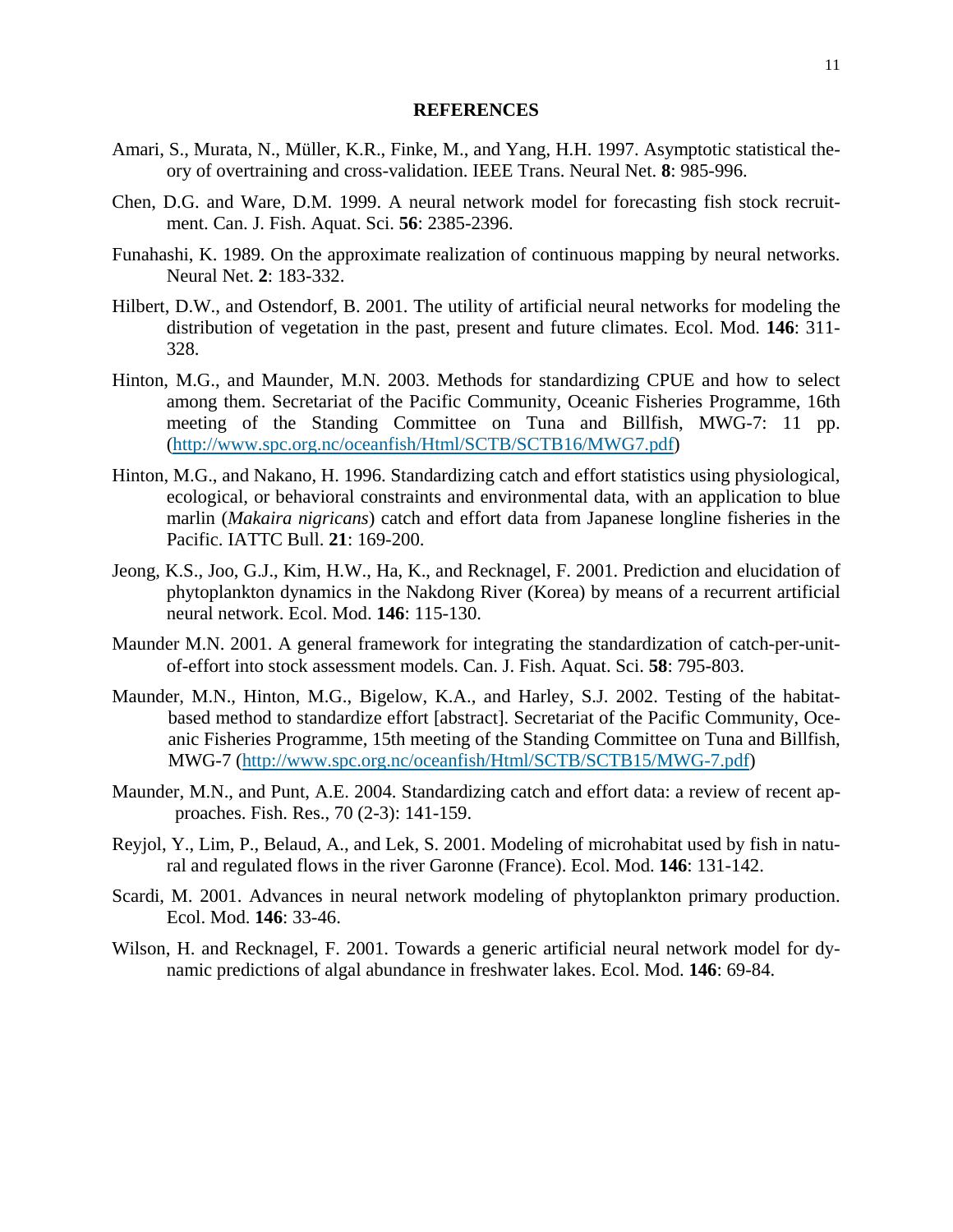<span id="page-13-0"></span>

**FIGURE 1.** Structure of the neural network with a single hidden layer. *J* is the number of neurons in the hidden layer, *L* is the number of input variables, and *zj* represents hidden node *j*.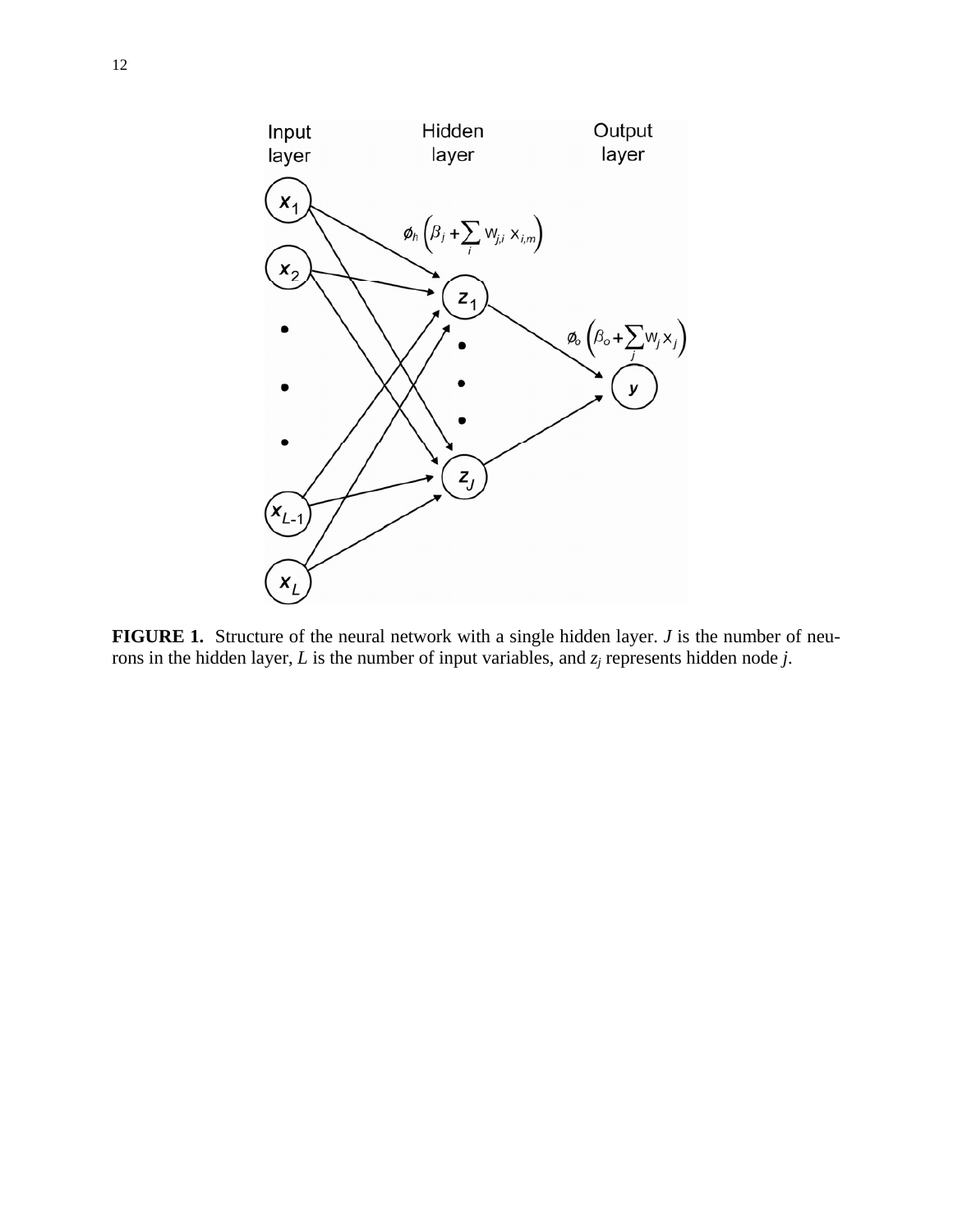

**FIGURE 2.** Median relative error for the three models tested over time.



FIGURE 3. The estimated year effects from the three models compared to the true year effect for one realization of the simulated data.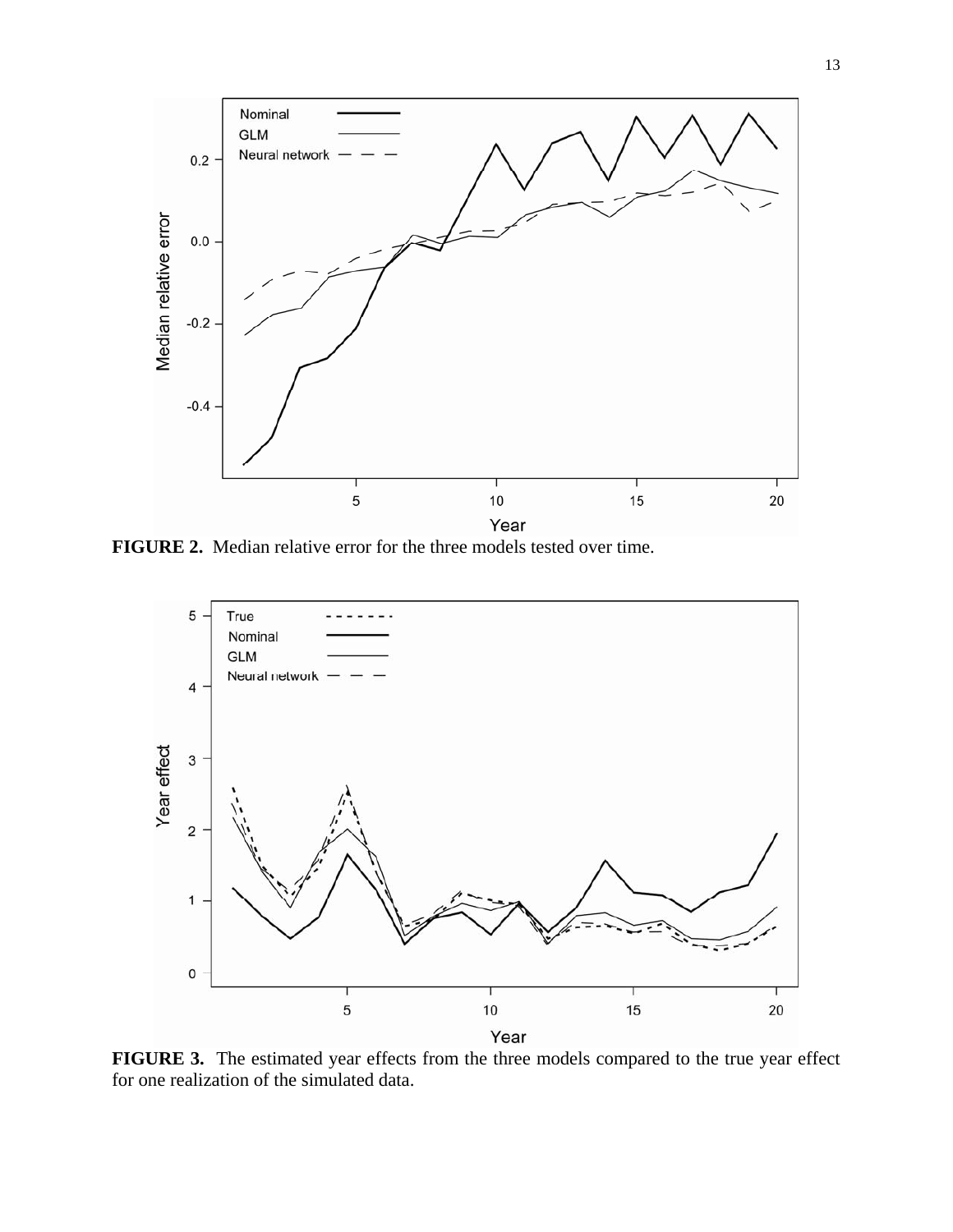

**FIGURE 4.** Median absolute relative error for the three models tested over time.



**FIGURE 5.** Estimates of the year effect from the neural network model with different starting values.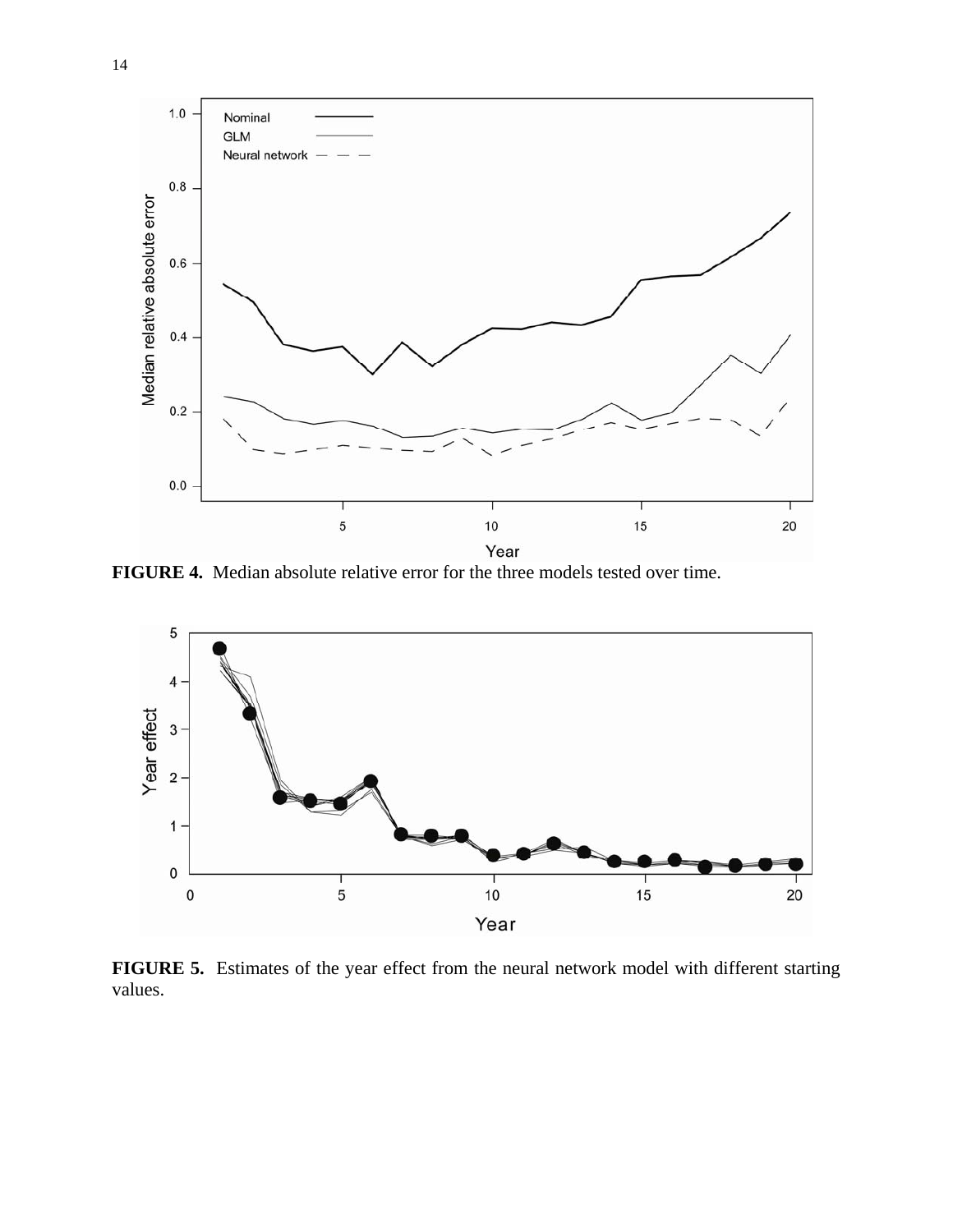

**FIGURE 6.** Comparison of the cross-validation score with the average absolute relative error for 10 different random starting values of the neural network.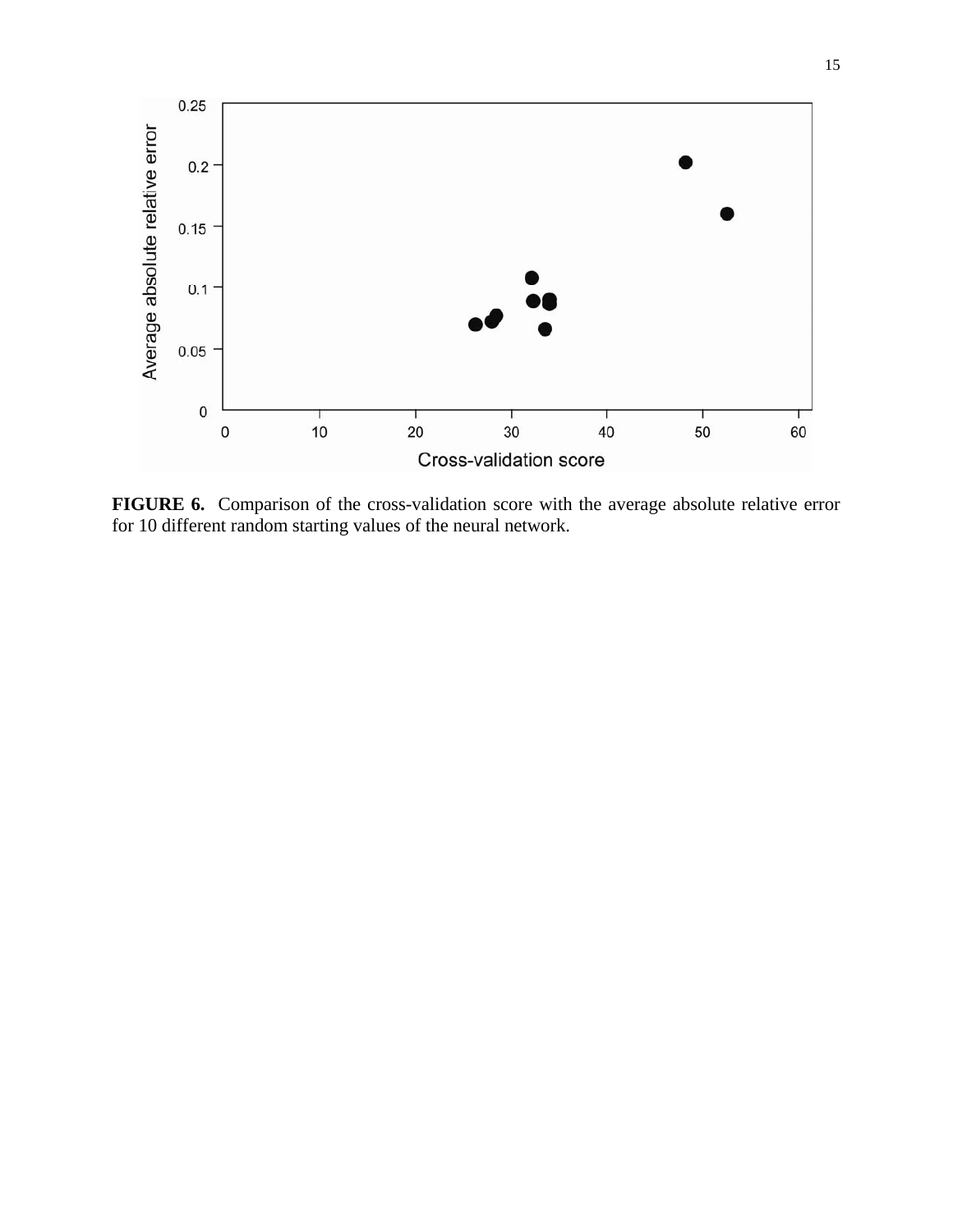

**FIGURE 7.** The year effect estimated by the GLM without including the depths as continuous variables (top panel), GLM including the depths as continuous variables (middle panel), and the neural network with four hidden neurons (bottom panel) compared to the year effect from nominal effort.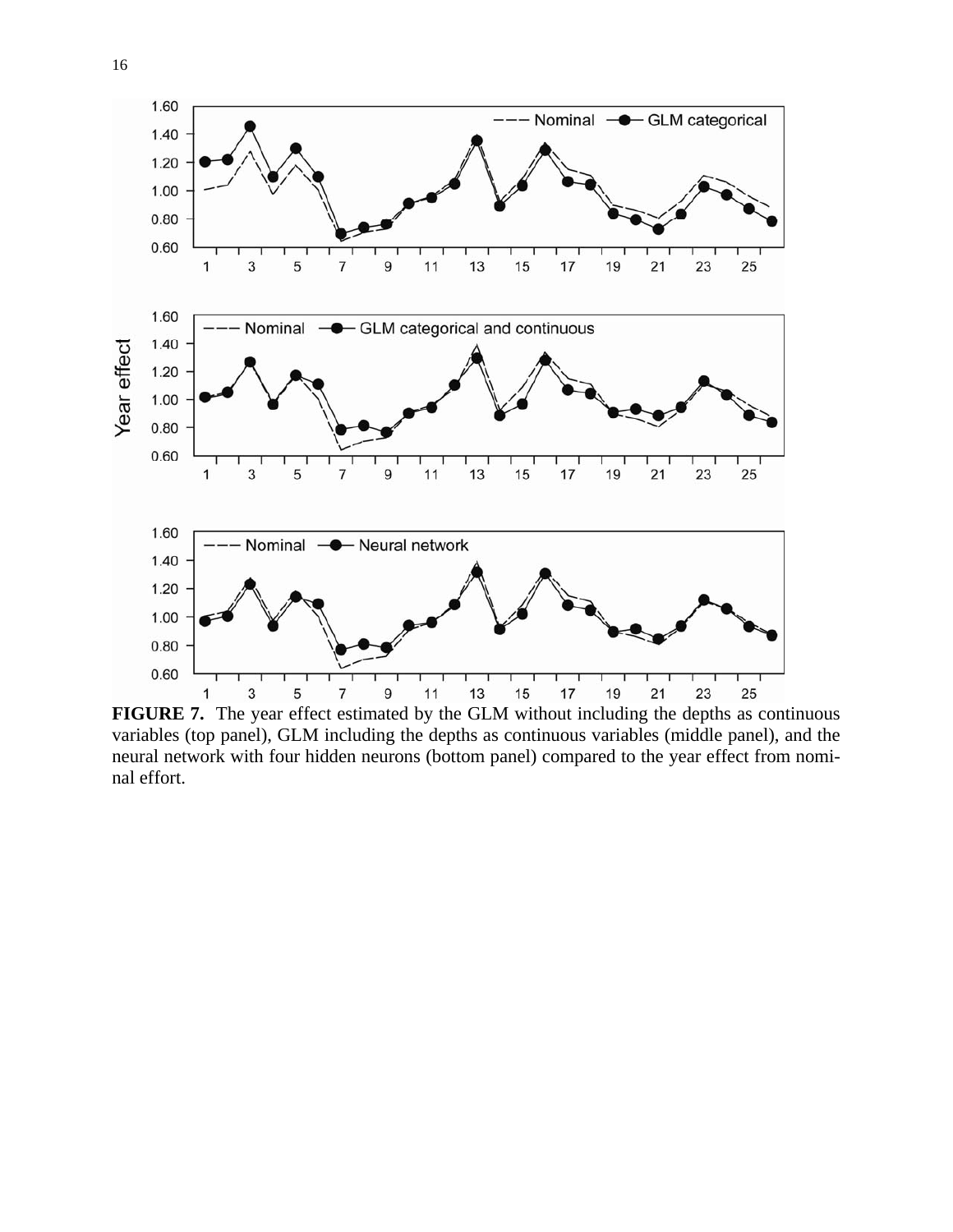| <b>Model</b>      | <b>Variables</b>                                  | Number of<br>parameters | Average abso-<br>lute error | Median abso-<br>lute error | Average cv<br>score |
|-------------------|---------------------------------------------------|-------------------------|-----------------------------|----------------------------|---------------------|
| Nominal           | Year                                              | 20                      | 0.62                        | 0.46                       | 482                 |
| <b>GLM</b>        | Year, month                                       | 31                      | 0.61                        | 0.46                       | 373                 |
| <b>GLM</b>        | Year, month,<br>depth                             | 77                      | 0.53                        | 0.36                       | 350                 |
| GLM               | Year, month,<br>depth, continuous                 | 88                      | 0.40                        | 0.20                       | 276                 |
| <b>GLM</b>        | Year, month,<br>depth, continuous<br>as quadratic | 99                      | 0.39                        | 0.19                       | 229                 |
| Neural<br>network | Year, month, 3<br>neurons                         | 71                      | 0.34                        | 0.11                       | 110                 |
| Neural<br>network | Year, month, 4<br>neurons                         | 84                      | 0.55                        | 0.13                       | 126                 |
| Neural<br>network | Year, month, 5<br>neurons                         | 97                      | 0.58                        | 0.18                       | 144                 |

<span id="page-18-0"></span>TABLE 1. Average cross-validation (cv) scores from the simulated data for several models. The cross-validation score is based on the negative log likelihood criteria.

**TABLE 2.** The proportion of times that the neural networks with different numbers of neurons had the least average absolute error and cross-validation scores.

| <b>Number of neurons</b> | Error                      | <b>Cross validation</b> |
|--------------------------|----------------------------|-------------------------|
|                          | 0.48                       | $0.38\,$                |
|                          | 0.29                       | 0.39                    |
|                          | . $\cap$ $\cap$<br>ے گے وا | ∩ วว                    |

|  |  |  |  |  | <b>TABLE 3.</b> Cross-validation (cv) scores for the different models applied to the bigeye tuna data. |
|--|--|--|--|--|--------------------------------------------------------------------------------------------------------|
|--|--|--|--|--|--------------------------------------------------------------------------------------------------------|

| <b>Model</b>                             | Number of pa-<br>rameters | cv score |
|------------------------------------------|---------------------------|----------|
| Nominal                                  | 26                        | 1803     |
| GLM categorical                          | 42                        | 1751     |
| GLM categorical and continuous linear    | 49                        | 1491     |
| GLM categorical and continuous quadratic | 56                        | 1447     |
| Neural network with 3 hidden neurons     | 65                        | 1428     |
| Neural network with 4 hidden neurons     | 74                        | 1407     |
| Neural network with 5 hidden neurons     | 83                        | 1411     |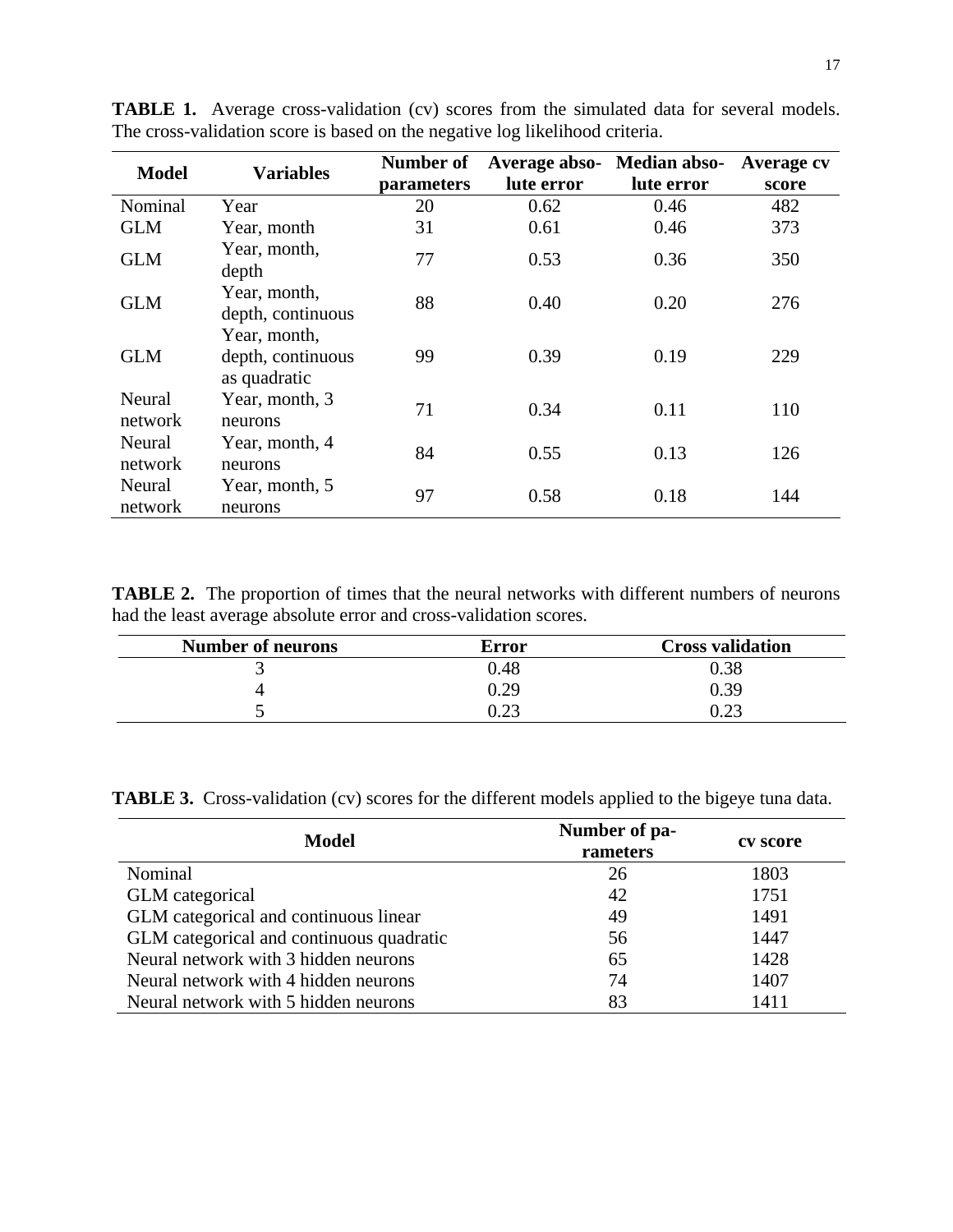## **APPENDIX**

## <span id="page-19-0"></span>*Simulated data*

The following set of equations describes the model used to generate the simulated data. The parameter values used are presented in Table A1.

$$
C_m = I_t p_s H_m q E_m \exp(\varepsilon_m)
$$
  
\n
$$
\varepsilon_m \sim N(0, \sigma^2)
$$
  
\n
$$
\sigma_m \leq N(0, \sigma^2)
$$
  
\n
$$
\sigma_m \leq 0
$$
  
\n
$$
\sigma_m \leq 0
$$
  
\n
$$
\sigma_m \leq 0
$$
  
\n
$$
\sigma_m \leq 0
$$
  
\n
$$
\sigma_m \leq 0
$$
  
\n
$$
\sigma_m \leq 0
$$
  
\n
$$
\sigma_m \leq 0
$$
  
\n
$$
\sigma_m \leq 0
$$
  
\n
$$
\sigma_m \leq 0
$$
  
\n
$$
\sigma_m \leq 0
$$
  
\n
$$
\sigma_m \leq 0
$$
  
\n
$$
\sigma_m \leq 0
$$
  
\n
$$
\sigma_m \leq 0
$$
  
\n
$$
\sigma_m \leq 0
$$
  
\n
$$
\sigma_m \leq 0
$$
  
\n
$$
\sigma_m \leq 0
$$
  
\n
$$
\sigma_m \leq 0
$$
  
\n
$$
\sigma_m \leq 0
$$
  
\n
$$
\sigma_m \leq 0
$$
  
\n
$$
\sigma_m \leq 0
$$
  
\n
$$
\sigma_m \geq 0
$$
  
\n
$$
\sigma_m \geq 0
$$
  
\n
$$
\sigma_m \geq 0
$$
  
\n
$$
\sigma_m \geq 0
$$
  
\n
$$
\sigma_m \geq 0
$$
  
\n
$$
\sigma_m \geq 0
$$
  
\n
$$
\sigma_m \geq 0
$$
  
\n
$$
\sigma_m \geq 0
$$
  
\n
$$
\sigma_m \geq 0
$$
  
\n
$$
\sigma_m \geq 0
$$
  
\n
$$
\sigma_m \geq 0
$$
  
\n
$$
\sigma_m \geq 0
$$
  
\n
$$
\sigma_m \geq 0
$$
  
\n
$$
\sigma_m \geq 0
$$
  
\n
$$
\sigma_m \geq 0
$$
  
\n
$$
\sigma_m \geq 0
$$
  
\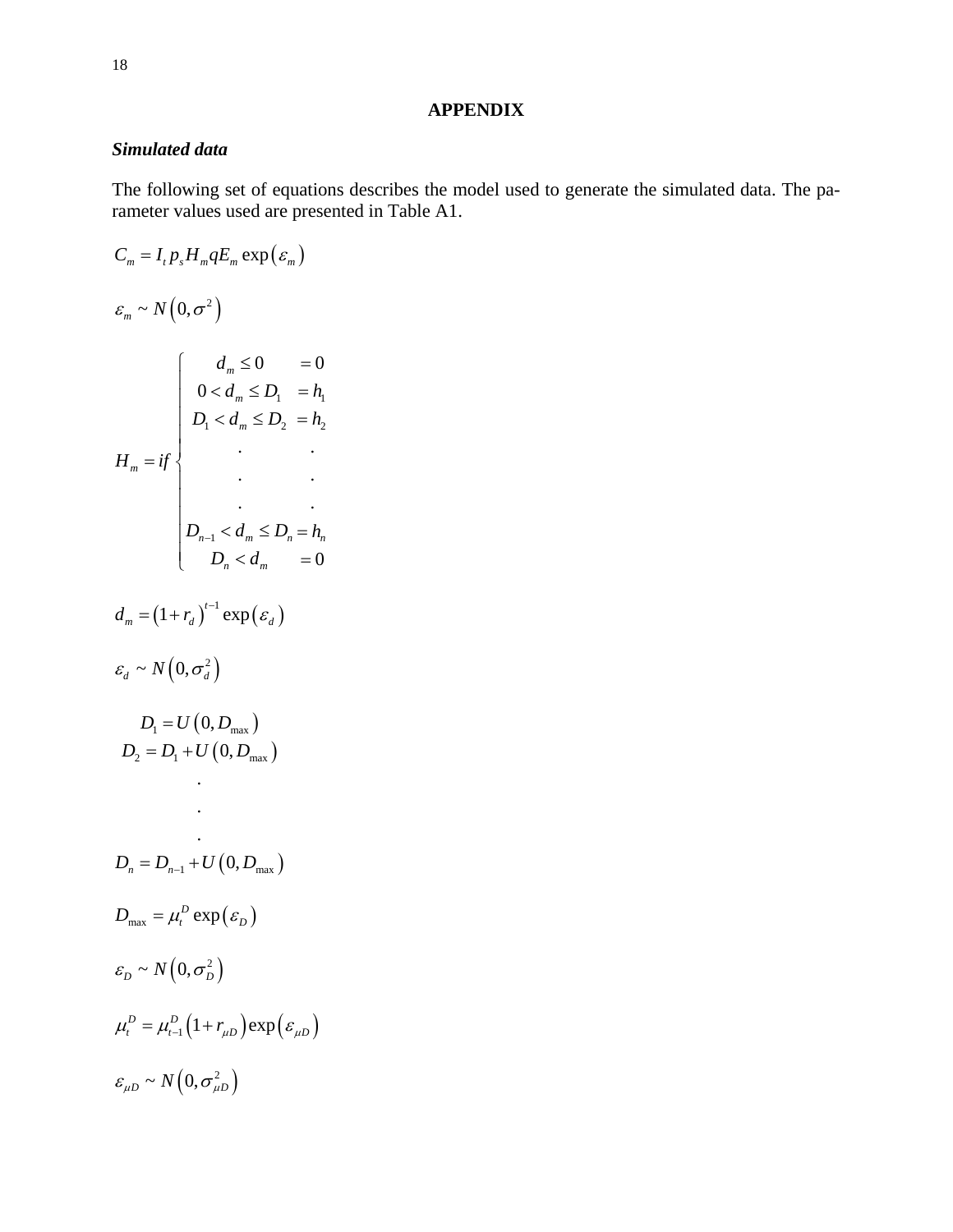$$
I_{t} = I_{t-1} (1 + r_{year}) \exp(\varepsilon_{t})
$$

$$
\varepsilon_{t} \sim N(0, \sigma_{t}^{2})
$$

where  $C_m$  is the catch for observation  $m$ ,  $I_t$  is the year effect for year  $t$ ,  $p_s$  is the month effect for month *s*,  $H_m$  is the habitat effect for observation *m*, *q* is the overall catchability,  $E_m$  is the effort for observation *m*,  $D_{m,j}$  is the depth lower bound of habitat *j* for observation *m*,  $d_m$  is the depth of gear for observation  $m$ ,  $r_d$  is the trend term for depth of gear,  $D_{max}$  is the maximum depth range within a habitat,  $r_{\mu D}$  is the trend term for the mean of the maximum depth range of a habitat,  $r_{\nu e a r}$ is the trend term for abundance,  $h_j$  is the habitat preference for habitat  $j$ .

| <b>Parameter</b> | <b>Value</b> | <b>Parameter</b> | <b>Value</b>   | <b>Parameter</b> | <b>Value</b> |
|------------------|--------------|------------------|----------------|------------------|--------------|
| $\sigma$         | 0.2          | n <sub>6</sub>   | 37             | $\sigma_{\rm d}$ | 0.2          |
| $h_I$            |              | $h_7$            | 40             | $\sigma_{D}$     | 0.4          |
| $h_2$            | 5            | $h_8$            | 25             | $r_{\mu D}$      | $\theta$     |
| $h_3$            | 10           | h <sub>9</sub>   | 8              | $\sigma_{\mu D}$ | 0.2          |
| $h_4$            | 20           | $h_{10}$         | $\overline{2}$ | $r_I$            | $-0.05$      |
| $h_5$            | 30           | $r_d$            | 0.075          | $\sigma$         | 0.5          |
| $h_5$            | 30           | $r_d$            | 0.075          | $\sigma$         | 0.5          |

**TABLE A1.** Parameter values used in the simulator.